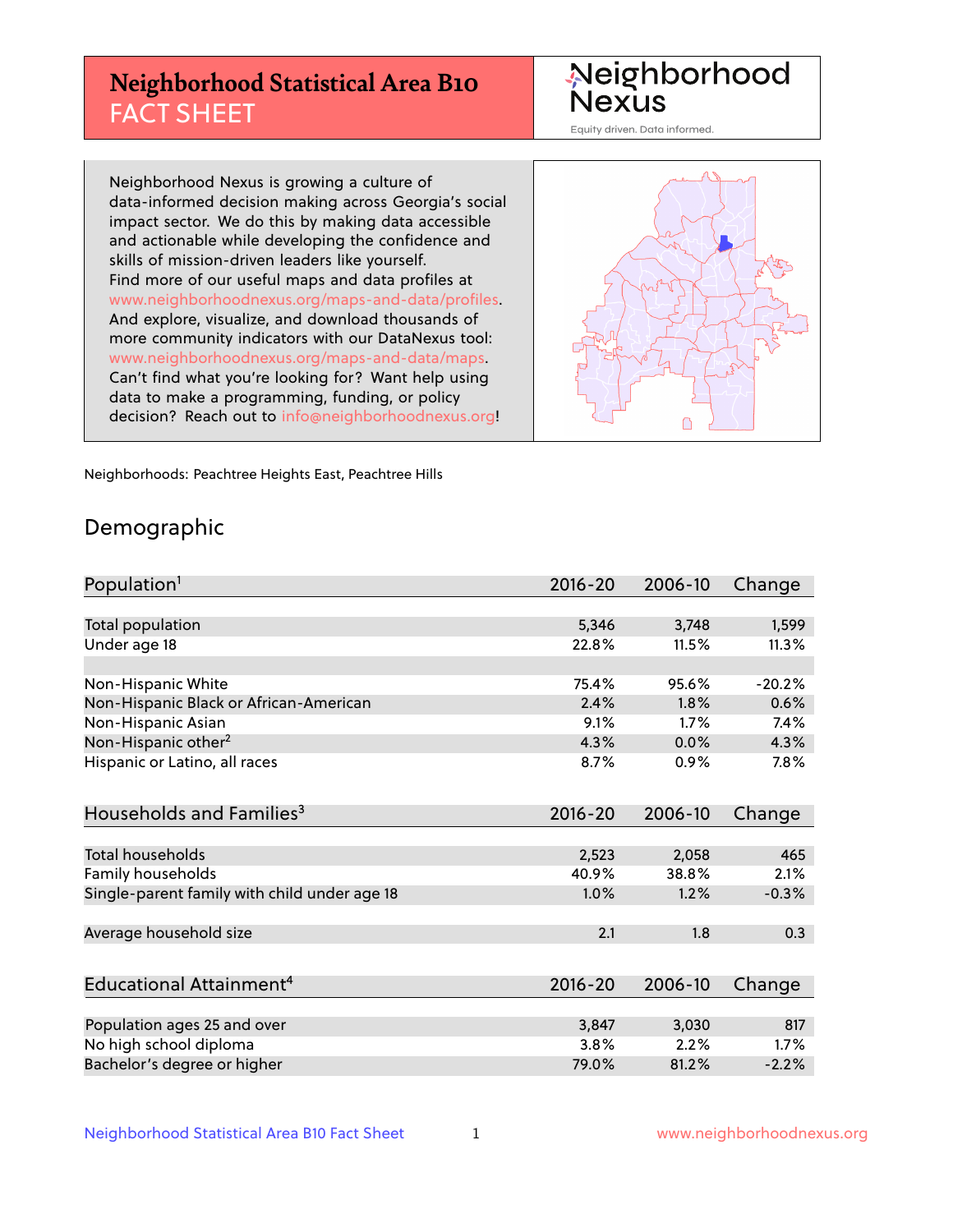## Change Measures, continued...

| Employment <sup>5</sup>                                 | $2016 - 20$   | 2006-10        | Change            |
|---------------------------------------------------------|---------------|----------------|-------------------|
|                                                         |               |                |                   |
| Total workers residing in Neighborhood Statistical Area | 1,961<br>8.6% | 2,323<br>12.1% | $-362$<br>$-3.5%$ |
| Workers with earnings \$1250/month or less              | 12.3%         | 27.2%          | $-14.8%$          |
| Workers with earnings \$1251/month to \$3333/month      | 79.1%         | 60.7%          | 18.4%             |
| Workers with earnings greater than \$3333/month         |               |                |                   |
| Total jobs located in Neighborhood Statistical Area     | 1,391         | 1,192          | 199               |
| Jobs with earnings \$1250/month or less                 | 23.9%         | 31.8%          | $-7.9%$           |
| Jobs with earnings \$1251/month to \$3333/month         | 33.5%         | 43.0%          | $-9.5%$           |
| Jobs with earnings greater than \$3333/month            | 42.6%         | 25.3%          | 17.4%             |
|                                                         |               |                |                   |
| Jobs/workers ratio                                      | 0.7           | 0.5            | 0.2               |
|                                                         |               |                |                   |
| Income and Poverty <sup>6</sup>                         | 2016-20       | 2006-10        | Change            |
|                                                         |               |                |                   |
| Median household income                                 | \$93,694      | \$93,903       | $-5210$           |
|                                                         |               |                |                   |
| Population for whom poverty status is determined        | 5,346         | 3,748          | 1,599             |
| Population below poverty                                | 12.0%         | 7.4%           | 4.6%              |
|                                                         |               |                |                   |
| Housing <sup>7</sup>                                    | 2016-20       | 2006-10        | Change            |
|                                                         |               |                |                   |
| Total housing units                                     | 2,714         | 2,553          | 160               |
| Occupied housing units                                  | 93.0%         | 80.6%          | 12.4%             |
| Vacant housing units                                    | 7.0%          | 19.4%          | $-12.4%$          |
|                                                         |               |                |                   |
| Occupied housing units                                  | 2,523         | 2,058          | 465               |
| Owner occupied housing units                            | 70.0%         | 61.6%          | 8.4%              |
| Renter occupied housing units                           | 30.0%         | 38.4%          | $-8.4%$           |
|                                                         |               |                |                   |
| Access to a Vehicle <sup>8</sup>                        | $2016 - 20$   | 2006-10        | Change            |
|                                                         |               |                |                   |
| Occupied housing units                                  | 2,523         | 2,058          | 465               |
| No vehicle available                                    | 6.1%          | 7.2%           | $-1.2%$           |
|                                                         |               |                |                   |
| Crime Rates, per 10,000 Population <sup>9</sup>         | 2017-21       | 2012-16        | Change            |
|                                                         |               |                |                   |
| All Part I crimes                                       | 136.2         | 198.1          | $-61.9$           |
| Violent crime                                           | 6.7           | 11.0           | $-4.3$            |
| Murder                                                  | 0.0           | 0.0            | 0.0               |
| Robbery                                                 | 2.2           | 8.4            | $-6.1$            |
| Aggravated assault                                      | 4.5           | 2.6            | 1.9               |
| Property crime                                          | 129.4         | 187.1          | $-57.7$           |
| <b>Burglary</b>                                         | 6.7           | 29.9           | $-23.1$           |
| Larceny                                                 | 98.4          | 133.6          | $-35.3$           |
| Vehicle theft                                           | 24.3          | 23.6           | 0.7               |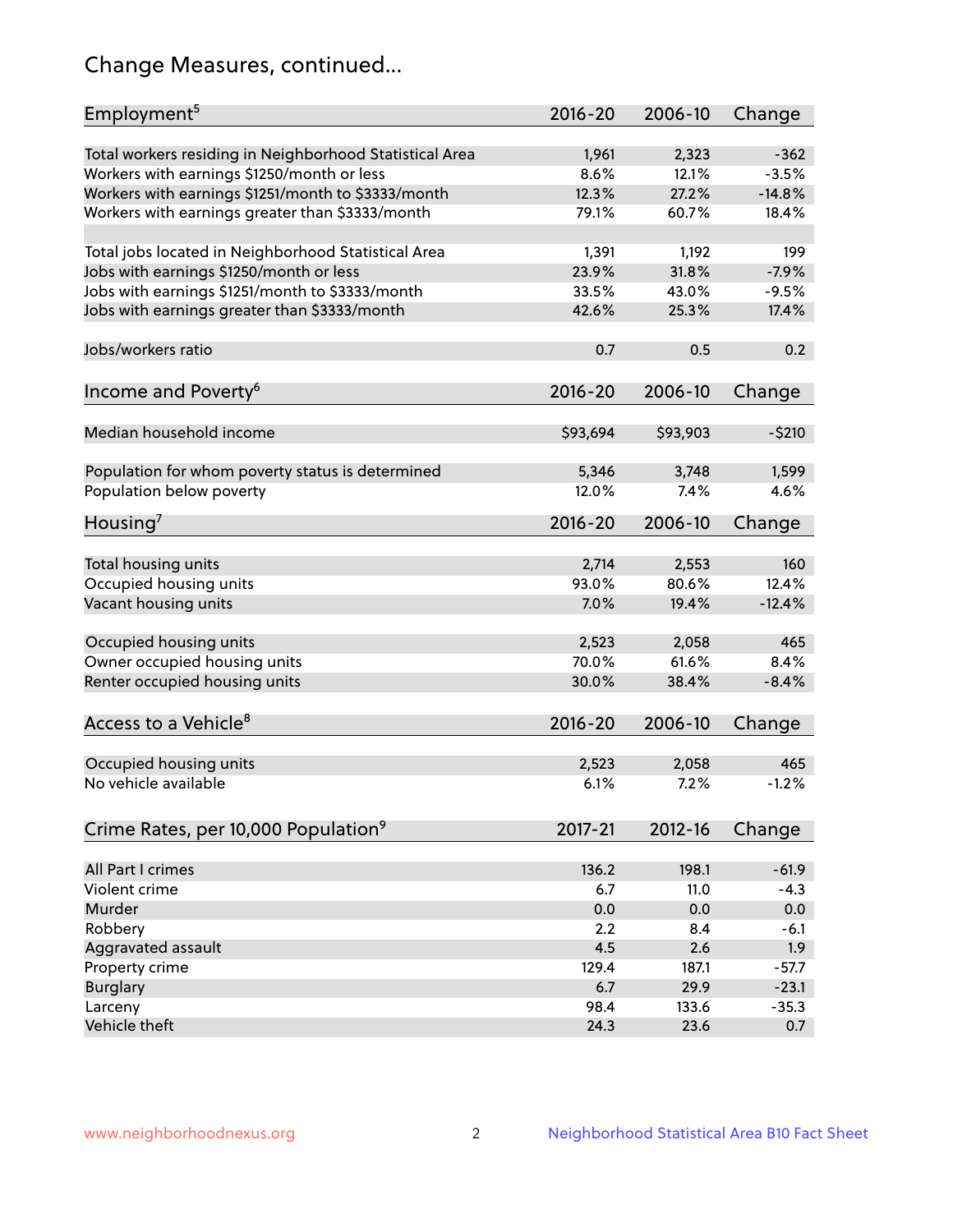## Current Data: Demographic

| Total population<br>5,346<br>$\pm$ 952<br>46.0%<br>Male<br>$\pm$ 6.2%<br>54.0%<br>Female<br>12.4%<br>$\pm$ 5.9%<br>Under 5 years<br>4.8%<br>5 to 9 years<br>2.8%<br>10 to 14 years<br>3.8%<br>15 to 19 years<br>20 to 24 years<br>4.1%<br>25.9%<br>25 to 34 years<br>15.1%<br>35 to 44 years<br>10.9%<br>45 to 54 years<br>4.5%<br>55 to 59 years<br>4.1%<br>60 to 64 years<br>8.5%<br>$\pm 2.9\%$<br>65 to 74 years<br>2.7%<br>75 to 84 years<br>85 years and over<br>0.3%<br>Median age (years)<br>33.0<br>Race and Ethnicity, 2016-20 <sup>11</sup><br>Estimate<br><b>Total population</b><br>5,346<br>$\pm$ 952<br>Hispanic or Latino (of any race)<br>8.7%<br>$\pm$ 8.5%<br>$\pm 22.1\%$<br>Not Hispanic or Latino<br>91.3%<br>White alone<br>±18.3%<br>75.4%<br>Black or African American alone<br>2.4%<br>$\pm1.6\%$<br>American Indian and Alaska Native alone<br>0.0%<br>$\pm$ 0.3%<br>Asian alone<br>$\pm$ 7.3%<br>9.1%<br>Native Hawaiian and other Pacific Islander alone<br>0.0%<br>$\pm$ 0.3%<br>$\pm$ 0.5%<br>Some other race alone<br>0.2%<br>4.1%<br>Two or more races<br>U.S. Citizenship Status, 2016-20 <sup>12</sup><br><b>Estimate</b><br>Foreign-born population<br>934<br>$\pm$ 494<br>Naturalized U.S. citizen<br>15.8%<br>$\pm$ 9.1%<br>Not a U.S. citizen<br>84.2%<br>Citizen, Voting Age Population, 2016-20 <sup>13</sup><br><b>Estimate</b><br>Citizen, 18 and over population<br>3,341<br>$\pm$ 427<br>Male<br>45.0%<br>$\pm$ 7.3% | Sex and Age, 2016-20 <sup>10</sup> | <b>Estimate</b> | Margin of Error |
|-------------------------------------------------------------------------------------------------------------------------------------------------------------------------------------------------------------------------------------------------------------------------------------------------------------------------------------------------------------------------------------------------------------------------------------------------------------------------------------------------------------------------------------------------------------------------------------------------------------------------------------------------------------------------------------------------------------------------------------------------------------------------------------------------------------------------------------------------------------------------------------------------------------------------------------------------------------------------------------------------------------------------------------------------------------------------------------------------------------------------------------------------------------------------------------------------------------------------------------------------------------------------------------------------------------------------------------------------------------------------------------------------------------------------------------------------------------------|------------------------------------|-----------------|-----------------|
|                                                                                                                                                                                                                                                                                                                                                                                                                                                                                                                                                                                                                                                                                                                                                                                                                                                                                                                                                                                                                                                                                                                                                                                                                                                                                                                                                                                                                                                                   |                                    |                 |                 |
|                                                                                                                                                                                                                                                                                                                                                                                                                                                                                                                                                                                                                                                                                                                                                                                                                                                                                                                                                                                                                                                                                                                                                                                                                                                                                                                                                                                                                                                                   |                                    |                 |                 |
|                                                                                                                                                                                                                                                                                                                                                                                                                                                                                                                                                                                                                                                                                                                                                                                                                                                                                                                                                                                                                                                                                                                                                                                                                                                                                                                                                                                                                                                                   |                                    |                 | $\pm$ 6.2%      |
|                                                                                                                                                                                                                                                                                                                                                                                                                                                                                                                                                                                                                                                                                                                                                                                                                                                                                                                                                                                                                                                                                                                                                                                                                                                                                                                                                                                                                                                                   |                                    |                 |                 |
|                                                                                                                                                                                                                                                                                                                                                                                                                                                                                                                                                                                                                                                                                                                                                                                                                                                                                                                                                                                                                                                                                                                                                                                                                                                                                                                                                                                                                                                                   |                                    |                 | $\pm 2.4\%$     |
|                                                                                                                                                                                                                                                                                                                                                                                                                                                                                                                                                                                                                                                                                                                                                                                                                                                                                                                                                                                                                                                                                                                                                                                                                                                                                                                                                                                                                                                                   |                                    |                 | $\pm 2.5\%$     |
|                                                                                                                                                                                                                                                                                                                                                                                                                                                                                                                                                                                                                                                                                                                                                                                                                                                                                                                                                                                                                                                                                                                                                                                                                                                                                                                                                                                                                                                                   |                                    |                 | $\pm 2.8\%$     |
|                                                                                                                                                                                                                                                                                                                                                                                                                                                                                                                                                                                                                                                                                                                                                                                                                                                                                                                                                                                                                                                                                                                                                                                                                                                                                                                                                                                                                                                                   |                                    |                 | $\pm 2.2\%$     |
|                                                                                                                                                                                                                                                                                                                                                                                                                                                                                                                                                                                                                                                                                                                                                                                                                                                                                                                                                                                                                                                                                                                                                                                                                                                                                                                                                                                                                                                                   |                                    |                 | $\pm$ 7.5%      |
|                                                                                                                                                                                                                                                                                                                                                                                                                                                                                                                                                                                                                                                                                                                                                                                                                                                                                                                                                                                                                                                                                                                                                                                                                                                                                                                                                                                                                                                                   |                                    |                 | $\pm 3.5\%$     |
|                                                                                                                                                                                                                                                                                                                                                                                                                                                                                                                                                                                                                                                                                                                                                                                                                                                                                                                                                                                                                                                                                                                                                                                                                                                                                                                                                                                                                                                                   |                                    |                 | $\pm 4.1\%$     |
|                                                                                                                                                                                                                                                                                                                                                                                                                                                                                                                                                                                                                                                                                                                                                                                                                                                                                                                                                                                                                                                                                                                                                                                                                                                                                                                                                                                                                                                                   |                                    |                 | $\pm 1.4\%$     |
|                                                                                                                                                                                                                                                                                                                                                                                                                                                                                                                                                                                                                                                                                                                                                                                                                                                                                                                                                                                                                                                                                                                                                                                                                                                                                                                                                                                                                                                                   |                                    |                 | $\pm 2.2\%$     |
|                                                                                                                                                                                                                                                                                                                                                                                                                                                                                                                                                                                                                                                                                                                                                                                                                                                                                                                                                                                                                                                                                                                                                                                                                                                                                                                                                                                                                                                                   |                                    |                 |                 |
|                                                                                                                                                                                                                                                                                                                                                                                                                                                                                                                                                                                                                                                                                                                                                                                                                                                                                                                                                                                                                                                                                                                                                                                                                                                                                                                                                                                                                                                                   |                                    |                 | ±1.6%           |
|                                                                                                                                                                                                                                                                                                                                                                                                                                                                                                                                                                                                                                                                                                                                                                                                                                                                                                                                                                                                                                                                                                                                                                                                                                                                                                                                                                                                                                                                   |                                    |                 | $\pm$ 0.8%      |
|                                                                                                                                                                                                                                                                                                                                                                                                                                                                                                                                                                                                                                                                                                                                                                                                                                                                                                                                                                                                                                                                                                                                                                                                                                                                                                                                                                                                                                                                   |                                    |                 | ±1.0            |
|                                                                                                                                                                                                                                                                                                                                                                                                                                                                                                                                                                                                                                                                                                                                                                                                                                                                                                                                                                                                                                                                                                                                                                                                                                                                                                                                                                                                                                                                   |                                    |                 | Margin of Error |
|                                                                                                                                                                                                                                                                                                                                                                                                                                                                                                                                                                                                                                                                                                                                                                                                                                                                                                                                                                                                                                                                                                                                                                                                                                                                                                                                                                                                                                                                   |                                    |                 |                 |
|                                                                                                                                                                                                                                                                                                                                                                                                                                                                                                                                                                                                                                                                                                                                                                                                                                                                                                                                                                                                                                                                                                                                                                                                                                                                                                                                                                                                                                                                   |                                    |                 |                 |
|                                                                                                                                                                                                                                                                                                                                                                                                                                                                                                                                                                                                                                                                                                                                                                                                                                                                                                                                                                                                                                                                                                                                                                                                                                                                                                                                                                                                                                                                   |                                    |                 |                 |
|                                                                                                                                                                                                                                                                                                                                                                                                                                                                                                                                                                                                                                                                                                                                                                                                                                                                                                                                                                                                                                                                                                                                                                                                                                                                                                                                                                                                                                                                   |                                    |                 |                 |
|                                                                                                                                                                                                                                                                                                                                                                                                                                                                                                                                                                                                                                                                                                                                                                                                                                                                                                                                                                                                                                                                                                                                                                                                                                                                                                                                                                                                                                                                   |                                    |                 |                 |
|                                                                                                                                                                                                                                                                                                                                                                                                                                                                                                                                                                                                                                                                                                                                                                                                                                                                                                                                                                                                                                                                                                                                                                                                                                                                                                                                                                                                                                                                   |                                    |                 |                 |
|                                                                                                                                                                                                                                                                                                                                                                                                                                                                                                                                                                                                                                                                                                                                                                                                                                                                                                                                                                                                                                                                                                                                                                                                                                                                                                                                                                                                                                                                   |                                    |                 |                 |
|                                                                                                                                                                                                                                                                                                                                                                                                                                                                                                                                                                                                                                                                                                                                                                                                                                                                                                                                                                                                                                                                                                                                                                                                                                                                                                                                                                                                                                                                   |                                    |                 |                 |
|                                                                                                                                                                                                                                                                                                                                                                                                                                                                                                                                                                                                                                                                                                                                                                                                                                                                                                                                                                                                                                                                                                                                                                                                                                                                                                                                                                                                                                                                   |                                    |                 |                 |
|                                                                                                                                                                                                                                                                                                                                                                                                                                                                                                                                                                                                                                                                                                                                                                                                                                                                                                                                                                                                                                                                                                                                                                                                                                                                                                                                                                                                                                                                   |                                    |                 | ±4.9%           |
|                                                                                                                                                                                                                                                                                                                                                                                                                                                                                                                                                                                                                                                                                                                                                                                                                                                                                                                                                                                                                                                                                                                                                                                                                                                                                                                                                                                                                                                                   |                                    |                 | Margin of Error |
|                                                                                                                                                                                                                                                                                                                                                                                                                                                                                                                                                                                                                                                                                                                                                                                                                                                                                                                                                                                                                                                                                                                                                                                                                                                                                                                                                                                                                                                                   |                                    |                 |                 |
|                                                                                                                                                                                                                                                                                                                                                                                                                                                                                                                                                                                                                                                                                                                                                                                                                                                                                                                                                                                                                                                                                                                                                                                                                                                                                                                                                                                                                                                                   |                                    |                 |                 |
|                                                                                                                                                                                                                                                                                                                                                                                                                                                                                                                                                                                                                                                                                                                                                                                                                                                                                                                                                                                                                                                                                                                                                                                                                                                                                                                                                                                                                                                                   |                                    |                 | $\pm 21.6\%$    |
|                                                                                                                                                                                                                                                                                                                                                                                                                                                                                                                                                                                                                                                                                                                                                                                                                                                                                                                                                                                                                                                                                                                                                                                                                                                                                                                                                                                                                                                                   |                                    |                 | Margin of Error |
|                                                                                                                                                                                                                                                                                                                                                                                                                                                                                                                                                                                                                                                                                                                                                                                                                                                                                                                                                                                                                                                                                                                                                                                                                                                                                                                                                                                                                                                                   |                                    |                 |                 |
|                                                                                                                                                                                                                                                                                                                                                                                                                                                                                                                                                                                                                                                                                                                                                                                                                                                                                                                                                                                                                                                                                                                                                                                                                                                                                                                                                                                                                                                                   |                                    |                 |                 |
|                                                                                                                                                                                                                                                                                                                                                                                                                                                                                                                                                                                                                                                                                                                                                                                                                                                                                                                                                                                                                                                                                                                                                                                                                                                                                                                                                                                                                                                                   | Female                             | 55.0%           | $\pm$ 5.2%      |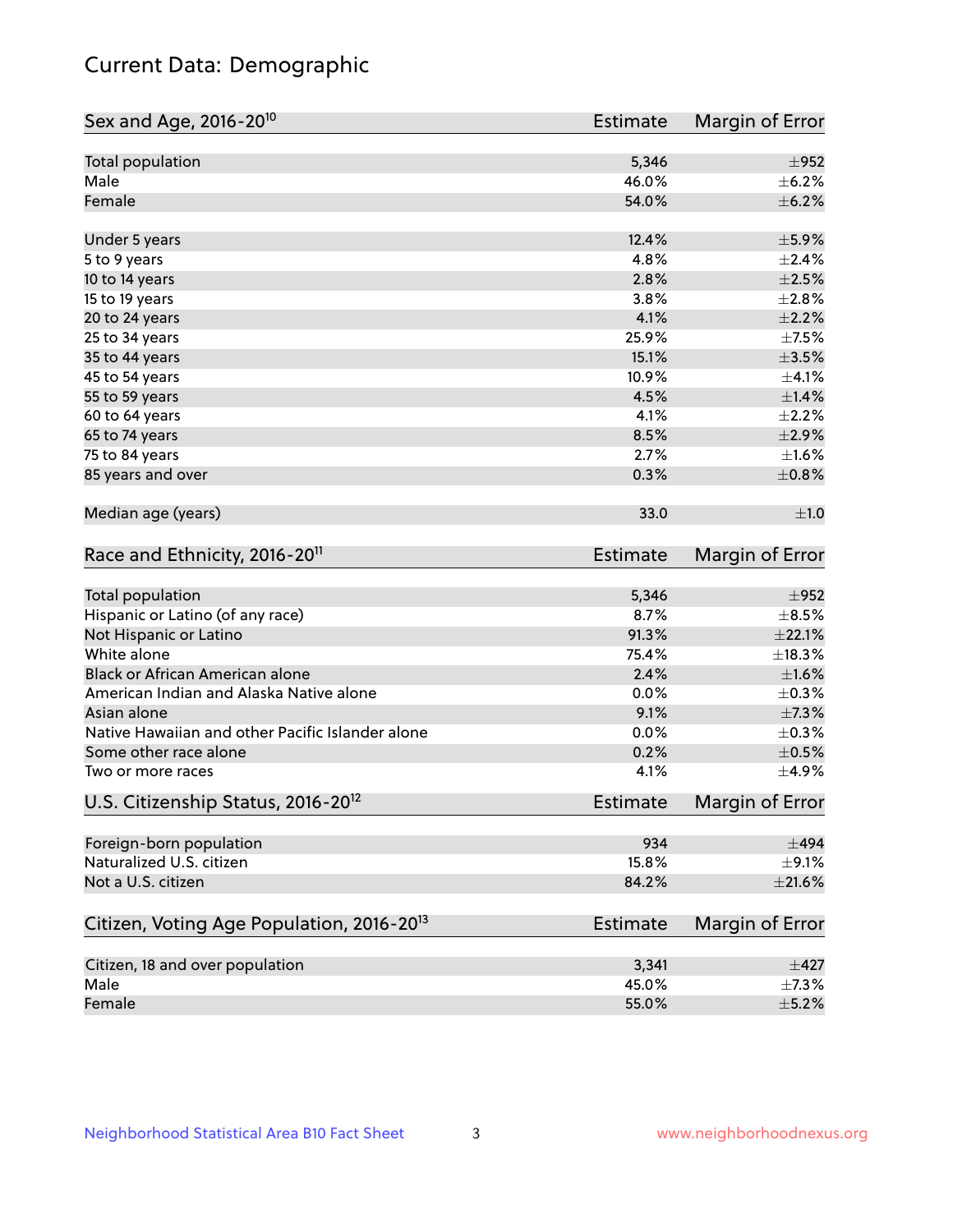## Current Data: Economic

| Income, 2016-20 <sup>14</sup>                           | <b>Estimate</b> | Margin of Error      |
|---------------------------------------------------------|-----------------|----------------------|
| All households                                          |                 | $\pm 419$            |
|                                                         | 2,523           |                      |
| Less than \$10,000                                      | 5.3%            | ±4.4%<br>$\pm$ 3.2%  |
| \$10,000 to \$14,999                                    | 2.8%            |                      |
| \$15,000 to \$24,999                                    | 1.5%            | $\pm 2.2\%$          |
| \$25,000 to \$34,999                                    | 8.1%            | $\pm$ 5.0%           |
| \$35,000 to \$49,999                                    | 19.1%           | $\pm$ 15.9%          |
| \$50,000 to \$74,999                                    | 10.0%           | $\pm$ 5.1%           |
| \$75,000 to \$99,999                                    | 4.3%            | $\pm 2.8\%$          |
| \$100,000 to \$149,999                                  | 8.5%            | $\pm$ 3.9%           |
| \$150,000 to \$199,999                                  | 7.7%            | $\pm 4.1\%$          |
| \$200,000 or more                                       | 32.8%           | $\pm$ 5.3%           |
| Median household income (dollars)                       | \$93,694        | $±$ 20,617           |
| Mean household income (dollars)                         | \$168,870       | ±6,620               |
| Households with earnings                                | 89.1%           | $\pm$ 8.8%           |
| Mean earnings (dollars)                                 | \$172,119       | ±46,215              |
| Households with Social Security                         | 17.0%           | $\pm$ 4.9%           |
| Mean Social Security income (dollars)                   | \$21,555        | ±3,992               |
| Households with retirement income                       | 7.8%            | $\pm$ 3.4%           |
| Mean retirement income (dollars)                        | \$54,010        | ±40,747              |
| Households with Supplemental Security Income            | 0.6%            | $\pm 1.1\%$          |
| Mean Supplemental Security Income (dollars)             | \$0             | $\pm$ 0              |
| Households with cash public assistance income           | 0.6%            | $\pm 1.1\%$          |
| Mean cash public assistance income (dollars)            | \$0             | $\pm$ 0              |
| Households with Food Stamp/SNAP benefits in the past 12 | 2.4%            | $\pm 3.6\%$          |
| months                                                  |                 |                      |
|                                                         |                 |                      |
| Family households                                       | 1,032<br>0.0%   | ±212                 |
| Less than \$10,000                                      |                 | $\pm 1.7\%$<br>±1.7% |
| \$10,000 to \$14,999                                    | 0.0%            |                      |
| \$15,000 to \$24,999                                    | 0.0%            | $\pm 2.4\%$          |
| \$25,000 to \$34,999                                    | 3.4%            | $\pm$ 5.7%           |
| \$35,000 to \$49,999                                    | 0.0%            | $\pm 3.0\%$          |
| \$50,000 to \$74,999                                    | 4.1%            | $\pm 5.5\%$          |
| \$75,000 to \$99,999                                    | 4.7%            | $\pm$ 4.5%           |
| \$100,000 to \$149,999                                  | 15.4%           | $\pm$ 8.2%           |
| \$150,000 to \$199,999                                  | 11.9%           | $\pm$ 8.4%           |
| \$200,000 or more                                       | 60.4%           | ±13.8%               |
| Median family income (dollars)                          | t               | t                    |
| Mean family income (dollars)                            | \$268,985       | ±36,358              |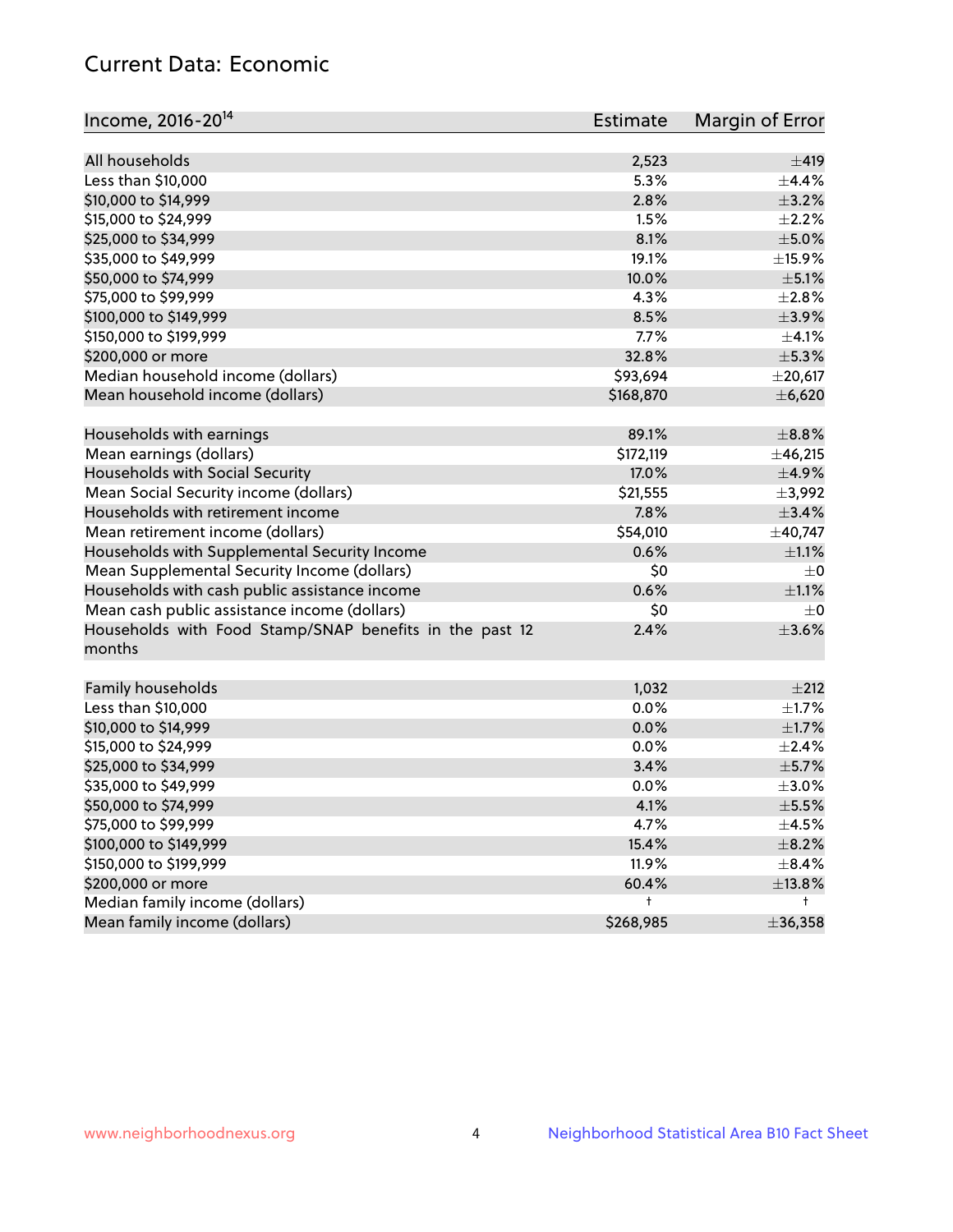## Current Data: Economic, continued...

| Income, 2016-20, continued <sup>15</sup>                                                   | <b>Estimate</b> | Margin of Error        |
|--------------------------------------------------------------------------------------------|-----------------|------------------------|
|                                                                                            |                 |                        |
| Nonfamily households                                                                       | 1,490           | $\pm 424$              |
| Median nonfamily income (dollars)                                                          | \$43,606        | $\pm$ 906              |
| Mean nonfamily income (dollars)                                                            | \$98,202        | ±22,614                |
| Median earnings for workers (dollars)                                                      | \$72,660        | ±5,795                 |
| Median earnings for male full-time, year-round workers<br>(dollars)                        | $\ddagger$      | $^+$                   |
| Median earnings for female full-time, year-round workers<br>(dollars)                      | \$53,415        | ±9,663                 |
| Per capita income (dollars)                                                                | \$81,309        | $±$ 20,284             |
| Families Below Poverty Level, 2016-20 <sup>16</sup>                                        | <b>Estimate</b> | <b>Margin of Error</b> |
|                                                                                            |                 |                        |
| <b>All Families</b>                                                                        | 1,032           | $\pm 212$              |
| Percent below poverty                                                                      | 3.4%            | $\pm$ 5.5%             |
| Families with related children under 18 years                                              | 522             | $\pm$ 184              |
| Percent below poverty                                                                      | 6.7%            | ±11.7%                 |
| Families with related children under 5 years only                                          | 195             | $\pm$ 145              |
| Percent below poverty                                                                      | 0.0%            | ±15.8%                 |
| Married couple families                                                                    | 991             | $\pm 212$              |
| Percent below poverty                                                                      | 3.5%            | ±5.7%                  |
| Married couple families with related children under 18 years                               | 481             | $\pm$ 176              |
| Percent below poverty                                                                      | 7.3%            | ±11.6%                 |
| Married couple families with related children under 5 years                                | 195             | $\pm$ 140              |
| Percent below poverty                                                                      | 0.0%            | $\pm$ 9.1%             |
|                                                                                            |                 |                        |
| Families with female householder, no spouse present                                        | 41              | $\pm$ 46               |
| Percent below poverty                                                                      | 0.0%            | ±43.4%                 |
| Families with female householder, no spouse present with                                   | 41              | $\pm 46$               |
| related children under 18 years                                                            |                 |                        |
| Percent below poverty                                                                      | 0.0%            | $+43.4%$               |
| Families with female householder, no spouse present with<br>related children under 5 years | 0               | $\pm 25$               |
| Percent below poverty                                                                      | $\ddagger$      | $\ddagger$             |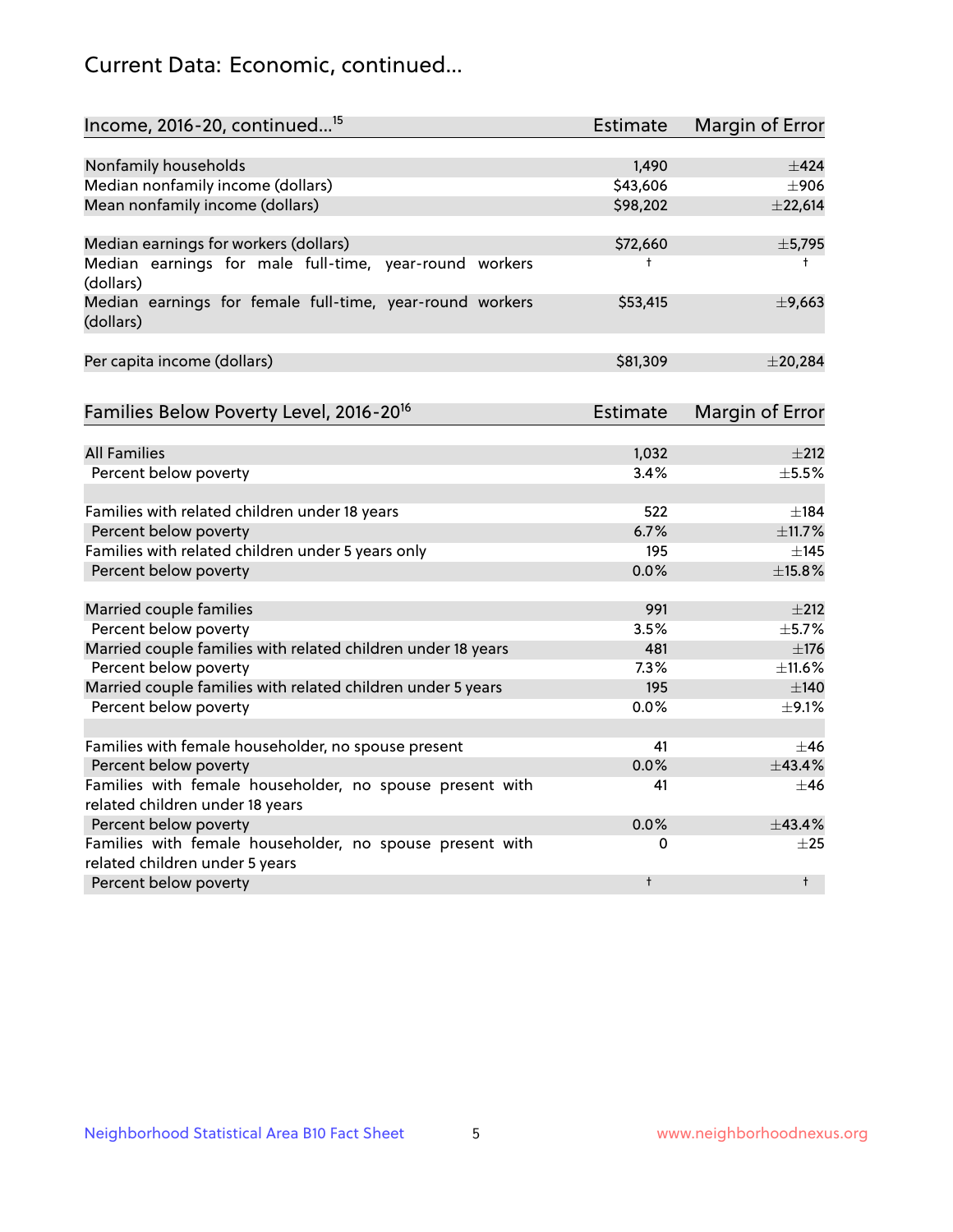## Current Data: Economic, continued...

| People Below Poverty Level, 2016-20 <sup>17</sup> | <b>Estimate</b> | Margin of Error |
|---------------------------------------------------|-----------------|-----------------|
|                                                   |                 |                 |
| Total population                                  | 5,346           | $\pm$ 952       |
| Percent below poverty                             | 12.0%           | $\pm$ 8.6%      |
| Population under 18 years                         | 1,218           | ±419            |
| Percent below poverty                             | 17.9%           | ±15.8%          |
| Population 18 years and over                      | 4,128           | $\pm 652$       |
| Percent below poverty                             | 10.3%           | $\pm$ 5.2%      |
| Population 18 to 64 years                         | 3,514           | $\pm 619$       |
| Percent below poverty                             | 10.3%           | $\pm$ 5.4%      |
| Population 65 years and over                      | 614             | $\pm 207$       |
| Percent below poverty                             | 10.5%           | ±16.0%          |

| Poverty by Race/Ethnicity, 2016-20 <sup>18</sup><br><b>Estimate</b> |       | Margin of Error |  |
|---------------------------------------------------------------------|-------|-----------------|--|
|                                                                     |       |                 |  |
| Non-Hispanic White population                                       | 4,033 | $\pm 661$       |  |
| Percent below poverty                                               | 5.8%  | $\pm$ 3.6%      |  |
| <b>Black population</b>                                             | 129   | $\pm 90$        |  |
| Percent below poverty                                               | 19.4% | ±28.4%          |  |
| Asian population                                                    | 487   | $\pm$ 398       |  |
| Percent below poverty                                               | 0.0%  | $\pm$ 3.7%      |  |
| Hispanic or Latino population                                       | 467   | $\pm 463$       |  |
| Percent below poverty                                               | 82.2% | $\pm$ 50.0%     |  |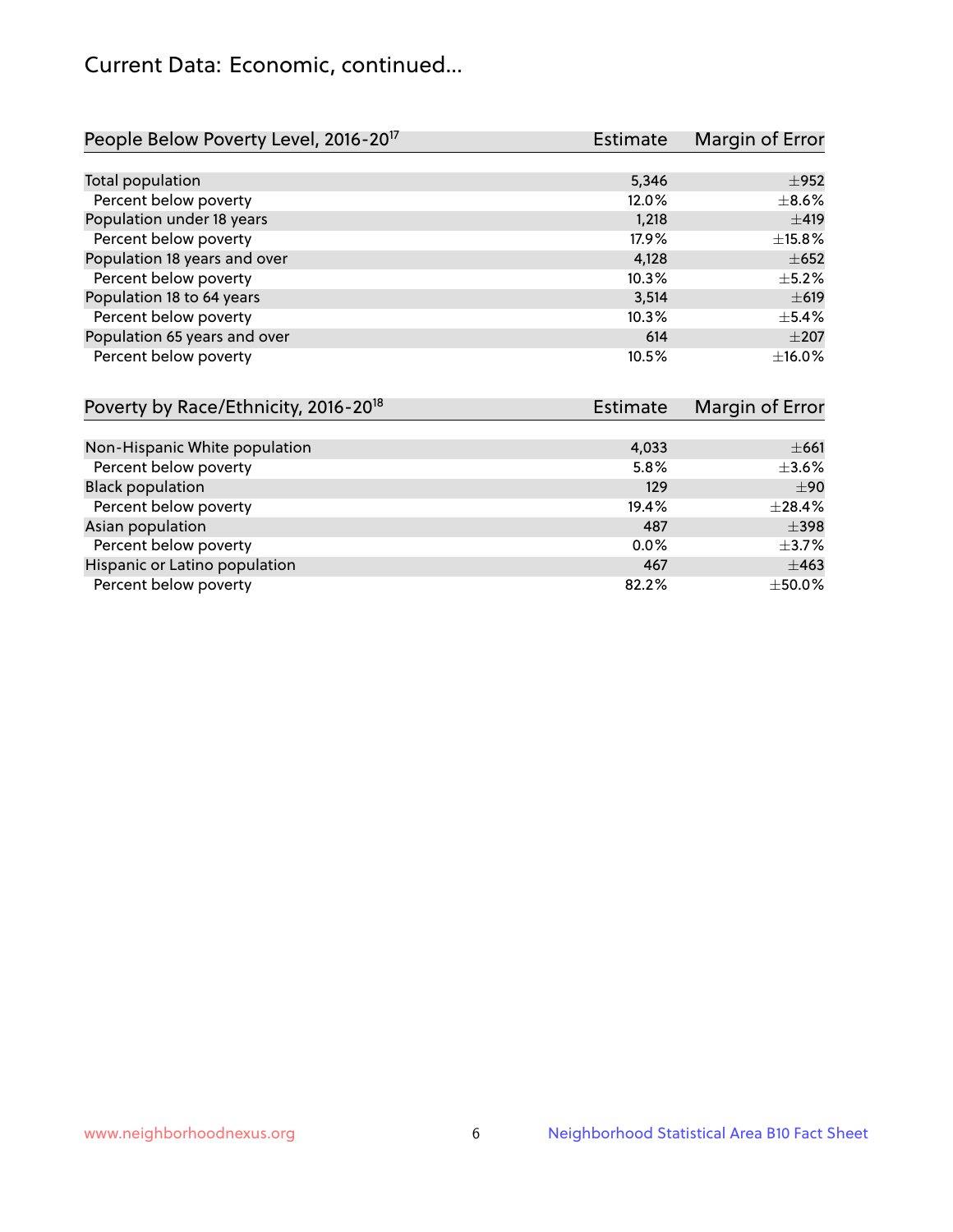# Current Data: Employment

| Employment Status, 2016-20 <sup>19</sup>                      | <b>Estimate</b> | Margin of Error |
|---------------------------------------------------------------|-----------------|-----------------|
|                                                               |                 |                 |
| Population 16 years and over                                  | 4,256           | $\pm$ 599       |
| In labor force                                                | 78.7%           | $\pm$ 8.8%      |
| Civilian labor force                                          | 78.5%           | $\pm$ 8.9%      |
| Employed                                                      | 77.7%           | $\pm$ 9.0%      |
| Unemployed                                                    | 0.8%            | $\pm 2.3\%$     |
| <b>Armed Forces</b>                                           | 0.2%            | ±1.9%           |
| Not in labor force                                            | 21.3%           | $\pm$ 5.8%      |
|                                                               |                 |                 |
| Civilian labor force                                          | 3,342           | $\pm 603$       |
| <b>Unemployment Rate</b>                                      | 1.0%            | $\pm 3.0\%$     |
| Females 16 years and over                                     | 2,469           | ±511            |
| In labor force                                                | 77.5%           | $\pm$ 14.1%     |
| Civilian labor force                                          | 77.5%           | ±14.1%          |
| Employed                                                      | 77.5%           | ±14.1%          |
|                                                               |                 |                 |
| Own children of the householder under 6 years                 | 701             | ±419            |
| All parents in family in labor force                          | 86.4%           | ±26.3%          |
|                                                               |                 |                 |
| Own children of the householder 6 to 17 years                 | 517             | $\pm$ 337       |
| All parents in family in labor force                          | 42.9%           | $\pm$ 7.2%      |
|                                                               |                 |                 |
| Industry, 2016-20 <sup>20</sup>                               | Estimate        | Margin of Error |
|                                                               |                 |                 |
| Civilian employed population 16 years and over                | 3,307           | $\pm 601$       |
| Agriculture, forestry, fishing and hunting, and mining        | 0.0%            | $\pm$ 0.8%      |
| Construction                                                  | 2.6%            | $\pm 3.0\%$     |
| Manufacturing                                                 | 11.0%           | $\pm$ 6.1%      |
| Wholesale trade                                               | 4.3%            | $\pm$ 3.3%      |
| Retail trade                                                  | 4.6%            | $\pm 2.5\%$     |
| Transportation and warehousing, and utilities                 | 1.8%            | $\pm 1.6\%$     |
| Information                                                   | 3.9%            | $\pm 2.4\%$     |
| Finance and insurance, and real estate and rental and leasing | 9.7%            | $\pm$ 3.2%      |
| Professional, scientific, and management, and administrative  | 21.8%           | $\pm$ 5.2%      |
| and waste management services                                 |                 |                 |
| Educational services, and health care and social assistance   | 17.5%           | $\pm 4.6\%$     |
| Arts, entertainment, and recreation, and accommodation and    | $7.8\%$         | $\pm$ 3.6%      |
| food services                                                 |                 |                 |
| Other services, except public administration                  | 14.7%           | ±12.1%          |
| Public administration                                         | 0.4%            | ±1.0%           |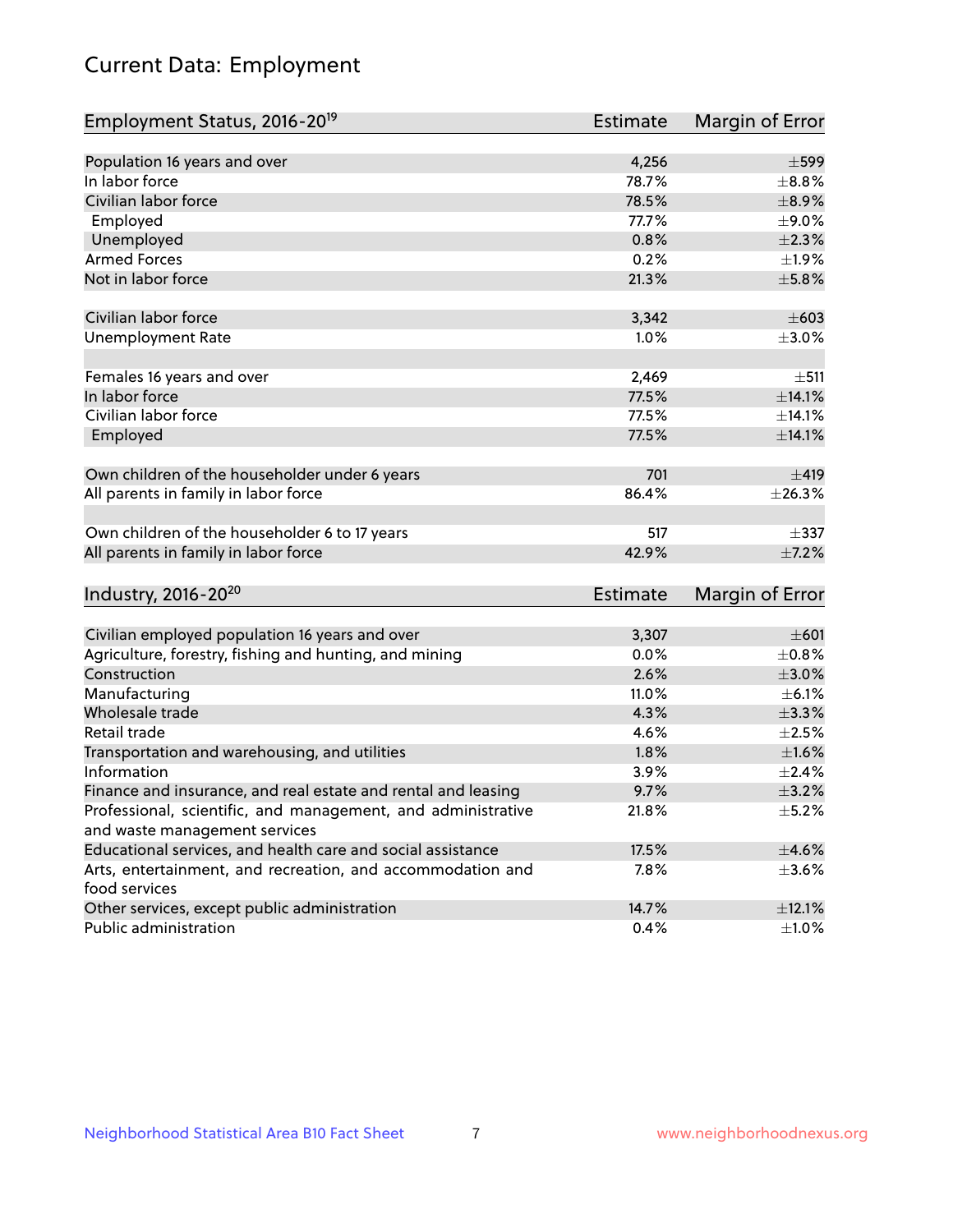# Current Data: Employment, continued...

| Occupation, 2016-20 <sup>21</sup>                                                                       | Estimate        | Margin of Error |
|---------------------------------------------------------------------------------------------------------|-----------------|-----------------|
| Civilian employed population 16 years and over                                                          | 3,307           | $\pm 601$       |
| Management, business, science, and arts occupations                                                     | 73.9%           | $\pm$ 7.9%      |
| Service occupations                                                                                     | 6.2%            | $\pm 3.8\%$     |
| Sales and office occupations                                                                            | 13.0%           | $\pm$ 3.9%      |
| Natural resources, construction, and maintenance occupations                                            | 2.3%            | $\pm 3.0\%$     |
| Production, transportation, and material moving occupations                                             | 4.6%            | $\pm 3.0\%$     |
| Class of Worker, 2016-20 <sup>22</sup>                                                                  | <b>Estimate</b> | Margin of Error |
| Civilian employed population 16 years and over                                                          | 3,307           | $\pm 601$       |
| Private wage and salary workers                                                                         | 89.4%           | $\pm$ 6.7%      |
| Government workers                                                                                      | 3.8%            | $\pm 2.4\%$     |
| Self-employed in own not incorporated business workers                                                  | 6.2%            | $\pm 2.9\%$     |
| Unpaid family workers                                                                                   | 0.6%            | $\pm 1.1\%$     |
|                                                                                                         |                 |                 |
| Job Flows, 2019 <sup>23</sup>                                                                           |                 | 2019            |
| Total Jobs in Neighborhood Statistical Area                                                             |                 | 1,391           |
| Held by residents of Neighborhood Statistical Area                                                      |                 | 4.2%            |
| Held by non-residents of Neighborhood Statistical Area                                                  |                 | 95.8%           |
| Jobs by Industry Sector, 2019 <sup>24</sup>                                                             |                 | 2019            |
| Total Jobs in Neighborhood Statistical Area                                                             |                 | 1,391           |
| <b>Goods Producing sectors</b>                                                                          |                 | 0.9%            |
| Trade, Transportation, and Utilities sectors                                                            |                 | 43.4%           |
| All Other Services sectors                                                                              |                 | 55.7%           |
| Total Jobs in Neighborhood Statistical<br>held<br>by<br>Area<br>Neighborhood Statistical Area residents |                 | 59              |
| <b>Goods Producing sectors</b>                                                                          |                 | 0.0%            |
| Trade, Transportation, and Utilities sectors                                                            |                 | 25.4%           |
| All Other Services sectors                                                                              |                 | 74.6%           |
| Jobs by Earnings, 2019 <sup>25</sup>                                                                    |                 | 2019            |
| Total Jobs in Neighborhood Statistical Area                                                             |                 | 1,391           |
| Jobs with earnings \$1250/month or less                                                                 |                 | 23.9%           |
| Jobs with earnings \$1251/month to \$3333/month                                                         |                 | 33.5%           |
| Jobs with earnings greater than \$3333/month                                                            |                 | 42.6%           |
| Neighborhood Statistical<br>Jobs<br>in<br>held<br>by<br>Total<br>Area                                   |                 | 59              |
| Neighborhood Statistical Area residents<br>Jobs with earnings \$1250/month or less                      |                 | 20.3%           |
| Jobs with earnings \$1251/month to \$3333/month                                                         |                 | 32.2%           |
| Jobs with earnings greater than \$3333/month                                                            |                 | 47.5%           |
|                                                                                                         |                 |                 |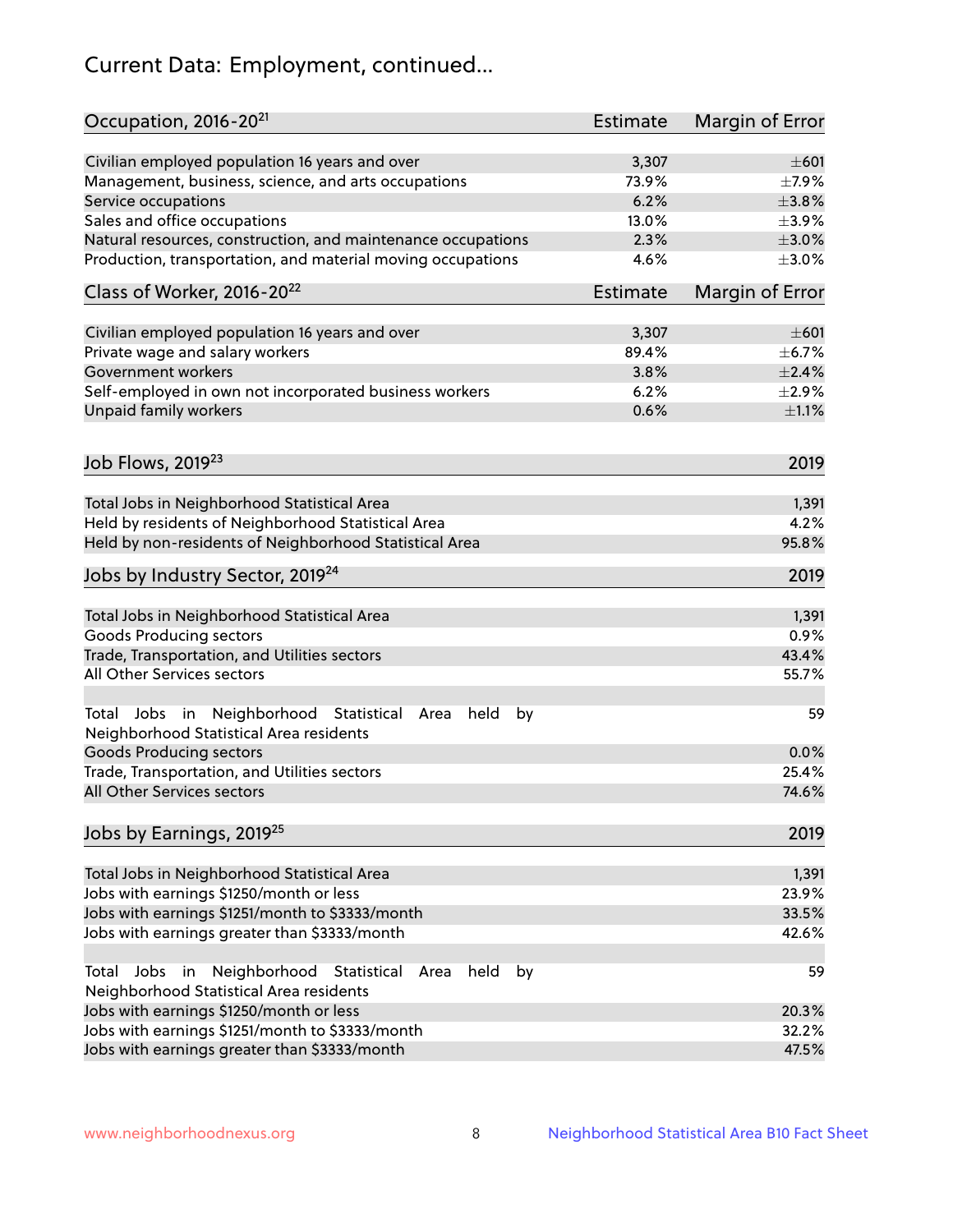## Current Data: Employment, continued...

| Jobs by Age of Worker, 2019 <sup>26</sup>                                                      | 2019  |
|------------------------------------------------------------------------------------------------|-------|
|                                                                                                |       |
| Total Jobs in Neighborhood Statistical Area                                                    | 1,391 |
| Jobs with workers age 29 or younger                                                            | 26.9% |
| Jobs with workers age 30 to 54                                                                 | 50.5% |
| Jobs with workers age 55 or older                                                              | 22.6% |
|                                                                                                |       |
| Total Jobs in Neighborhood Statistical Area held by<br>Neighborhood Statistical Area residents | 59    |
| Jobs with workers age 29 or younger                                                            | 11.9% |
| Jobs with workers age 30 to 54                                                                 | 45.8% |
| Jobs with workers age 55 or older                                                              | 42.4% |

### Current Data: Education

| School Enrollment, 2016-20 <sup>27</sup>       | <b>Estimate</b> | Margin of Error |
|------------------------------------------------|-----------------|-----------------|
|                                                |                 |                 |
| Population 3 years and over enrolled in school | 812             | $\pm 469$       |
| Nursery school, preschool                      | 12.1%           | $\pm$ 10.2%     |
| Kindergarten                                   | 4.2%            | $\pm$ 4.5%      |
| Elementary school (grades 1-8)                 | 38.4%           | $+7.7%$         |
| High school (grades 9-12)                      | 24.9%           | ±18.3%          |
| College or graduate school                     | 20.4%           | ±14.8%          |

| Educational Attainment, 2016-20 <sup>28</sup> | Estimate | Margin of Error |
|-----------------------------------------------|----------|-----------------|
|                                               |          |                 |
| Population 25 years and over                  | 3,847    | $\pm$ 561       |
| Less than 9th grade                           | 2.5%     | $\pm 2.5\%$     |
| 9th to 12th grade, no diploma                 | 1.4%     | $\pm 2.0\%$     |
| High school graduate (includes equivalency)   | 3.4%     | $\pm 2.5\%$     |
| Some college, no degree                       | 11.1%    | $\pm$ 4.3%      |
| Associate's degree                            | 2.6%     | $\pm 2.0\%$     |
| Bachelor's degree                             | 34.0%    | $\pm$ 4.7%      |
| Graduate or professional degree               | 45.1%    | $\pm$ 10.7%     |
|                                               |          |                 |
| Percent high school graduate or higher        | 96.2%    | $\pm$ 6.2%      |
| Percent bachelor's degree or higher           | 79.0%    | $\pm$ 8.4%      |
|                                               |          |                 |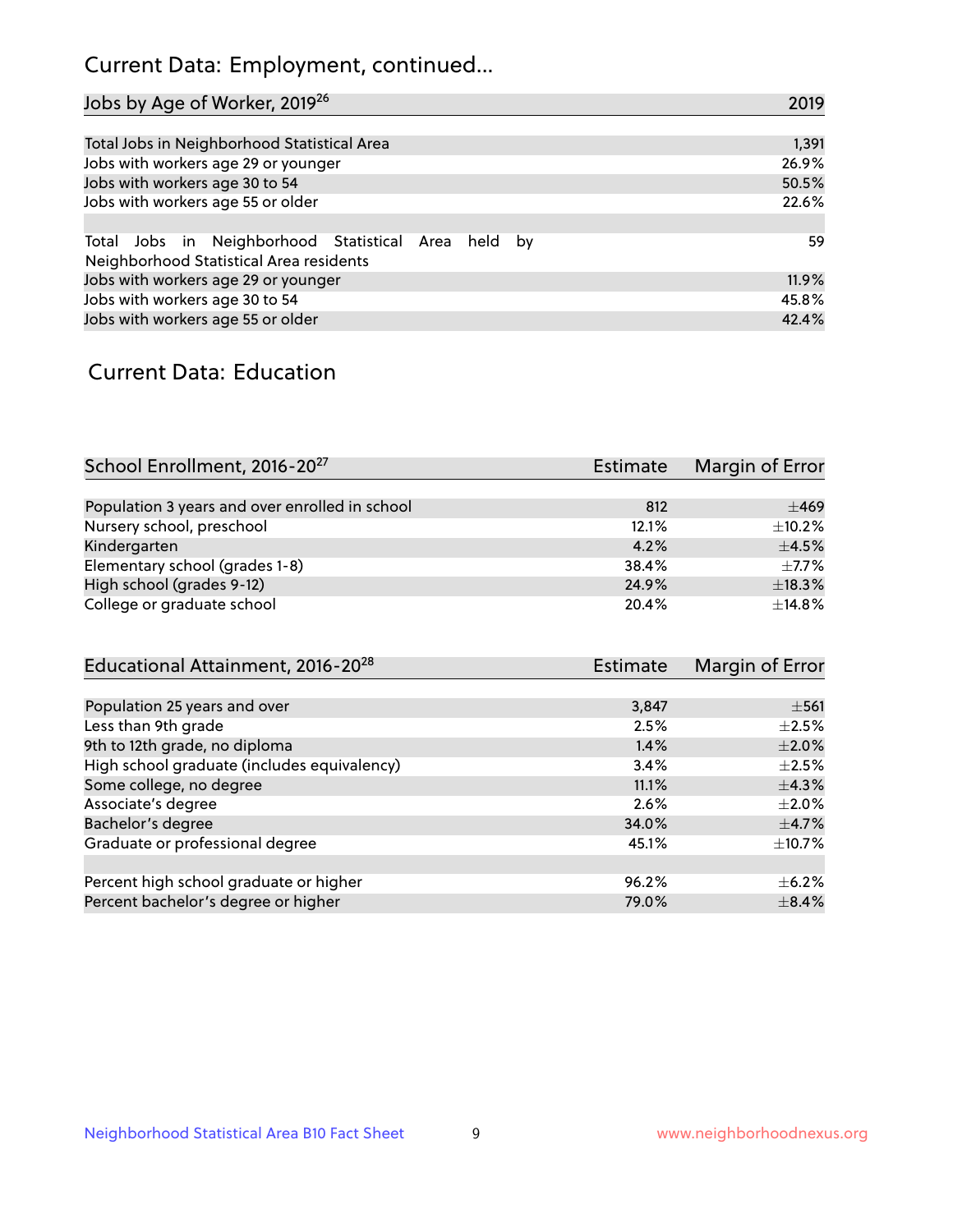## Current Data: Housing

| Households by Type, 2016-20 <sup>29</sup>            | <b>Estimate</b> | Margin of Error |
|------------------------------------------------------|-----------------|-----------------|
|                                                      |                 |                 |
| <b>Total households</b>                              | 2,523           | ±419            |
| Family households (families)                         | 40.9%           | $\pm$ 4.9%      |
| With own children under 18 years                     | 20.7%           | $\pm$ 6.6%      |
| Married-couple family                                | 39.3%           | $\pm$ 5.5%      |
| With own children of the householder under 18 years  | 19.1%           | $\pm$ 6.5%      |
| Male householder, no spouse present, family          | 0.0%            | $\pm$ 0.7%      |
| With own children of the householder under 18 years  | 0.0%            | $\pm$ 0.7%      |
| Female householder, no spouse present, family        | 1.6%            | $\pm 1.7\%$     |
| With own children of the householder under 18 years  | 1.6%            | $\pm1.7\%$      |
| Nonfamily households                                 | 59.1%           | ±13.7%          |
| Householder living alone                             | 48.6%           | ±14.8%          |
| 65 years and over                                    | 8.2%            | $\pm$ 4.7%      |
|                                                      |                 |                 |
| Households with one or more people under 18 years    | 20.7%           | $\pm$ 6.2%      |
| Households with one or more people 65 years and over | 17.7%           | $\pm$ 5.0%      |
|                                                      |                 |                 |
| Average household size                               | 2.12            | $\pm$ 0.14      |
| Average family size                                  | 3.28            | $\pm$ 0.60      |
| Housing Occupancy, 2016-20 <sup>30</sup>             | <b>Estimate</b> | Margin of Error |
| Total housing units                                  | 2,714           | $\pm$ 449       |
| Occupied housing units                               | 93.0%           | $\pm$ 1.4%      |
| Vacant housing units                                 | 7.0%            | $\pm$ 5.0%      |
|                                                      |                 |                 |
| Homeowner vacancy rate                               | 2.2             | ±2.5            |
| Rental vacancy rate                                  | 5.8             | $\pm$ 9.2       |
| Units in Structure, 2016-20 <sup>31</sup>            | <b>Estimate</b> | Margin of Error |
|                                                      |                 |                 |
| Total housing units                                  | 2,714           | $\pm$ 449       |
| 1-unit, detached                                     | 43.3%           | $\pm 1.5\%$     |
| 1-unit, attached                                     | 6.6%            | $\pm$ 6.1%      |
| 2 units                                              | 4.2%            | $\pm$ 3.7%      |
| 3 or 4 units                                         | 0.4%            | $\pm 1.0\%$     |
| 5 to 9 units                                         | 6.7%            | $\pm$ 5.0%      |
| 10 to 19 units                                       | 2.5%            | $\pm 2.8\%$     |
| 20 or more units                                     | 36.2%           | ±14.5%          |
| Mobile home                                          | 0.0%            | $\pm$ 0.7%      |
| Boat, RV, van, etc.                                  | 0.0%            | $\pm$ 0.7%      |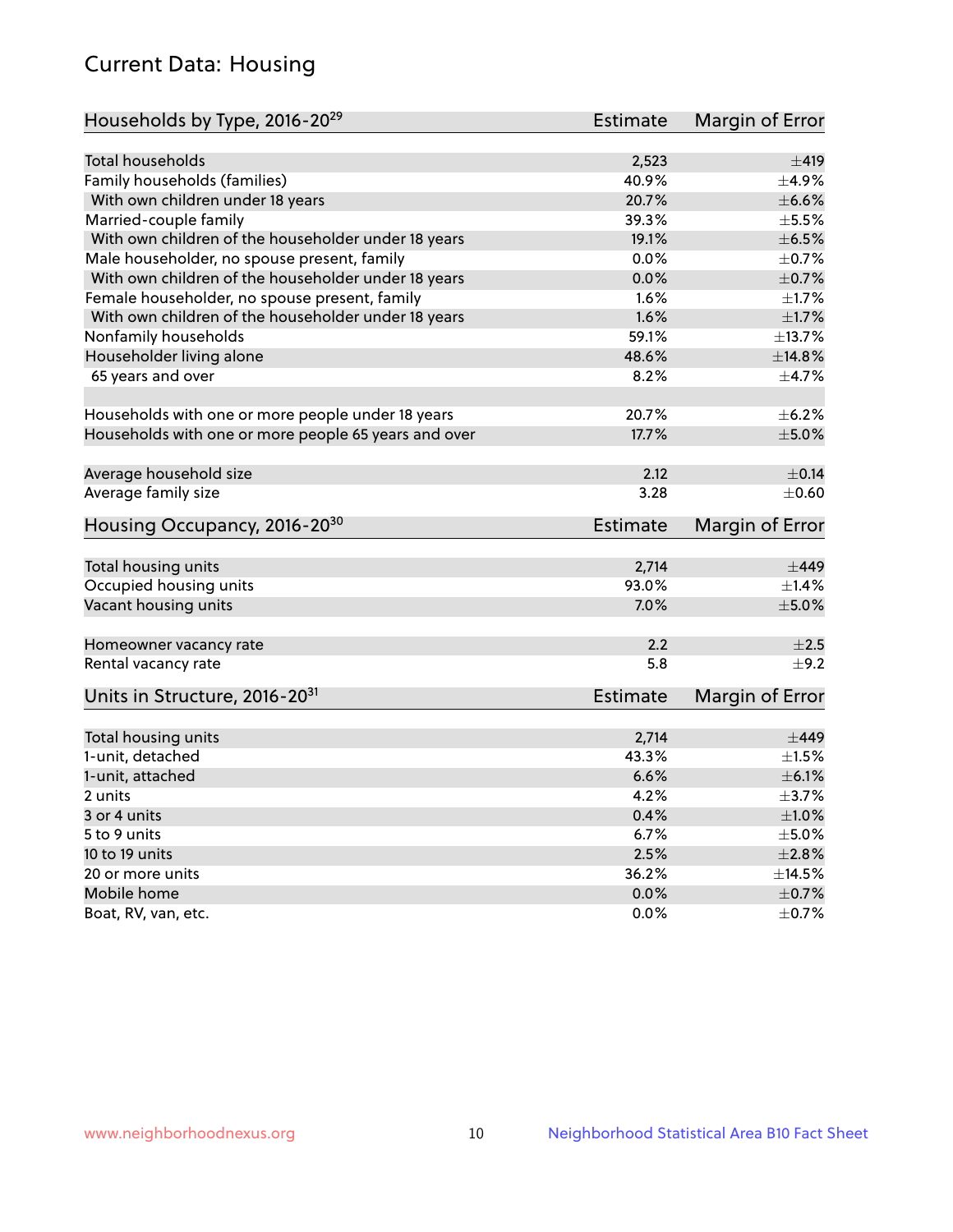## Current Data: Housing, continued...

| Total housing units<br>2,714<br>Built 2014 or later<br>1.6%<br>0.8%<br>Built 2010 to 2013<br>Built 2000 to 2009<br>1.2%<br>Built 1990 to 1999<br>4.0%<br>15.5%<br>Built 1980 to 1989<br>Built 1970 to 1979<br>7.3%<br>Built 1960 to 1969<br>30.2%<br>Built 1950 to 1959<br>9.8%<br>Built 1940 to 1949<br>7.1%<br>Built 1939 or earlier<br>22.5%<br>Housing Tenure, 2016-2033<br>Estimate<br>Occupied housing units<br>2,523<br>Owner-occupied<br>70.0%<br>30.0%<br>Renter-occupied<br>Average household size of owner-occupied unit<br>2.27<br>Average household size of renter-occupied unit<br>1.77<br>Residence 1 Year Ago, 2016-20 <sup>34</sup><br><b>Estimate</b><br>Population 1 year and over<br>5,284<br>$\pm$ 945<br>Same house<br>78.8%<br>$\pm$ 10.0%<br>Different house in the U.S.<br>20.9%<br>$\pm$ 8.1%<br>12.6%<br>Same county<br>Different county<br>8.3%<br>Same state<br>3.0%<br>Different state<br>5.4%<br>Abroad<br>0.3%<br>Value of Housing Unit, 2016-20 <sup>35</sup><br><b>Estimate</b><br>1,766<br>Owner-occupied units<br>Less than \$50,000<br>1.0%<br>\$50,000 to \$99,999<br>0.9%<br>\$100,000 to \$149,999<br>26.9%<br>\$150,000 to \$199,999<br>1.8%<br>\$200,000 to \$299,999<br>3.0%<br>\$300,000 to \$499,999<br>11.5%<br>\$500,000 to \$999,999<br>45.9%<br>\$1,000,000 or more<br>8.9%<br>Mortgage Status, 2016-20 <sup>36</sup><br><b>Estimate</b><br>Owner-occupied units<br>1,766<br>$\pm$ 438<br>Housing units with a mortgage<br>60.0% | Year Structure Built, 2016-20 <sup>32</sup> | Estimate | <b>Margin of Error</b> |
|-----------------------------------------------------------------------------------------------------------------------------------------------------------------------------------------------------------------------------------------------------------------------------------------------------------------------------------------------------------------------------------------------------------------------------------------------------------------------------------------------------------------------------------------------------------------------------------------------------------------------------------------------------------------------------------------------------------------------------------------------------------------------------------------------------------------------------------------------------------------------------------------------------------------------------------------------------------------------------------------------------------------------------------------------------------------------------------------------------------------------------------------------------------------------------------------------------------------------------------------------------------------------------------------------------------------------------------------------------------------------------------------------------------------------------------------------------------------------------------|---------------------------------------------|----------|------------------------|
|                                                                                                                                                                                                                                                                                                                                                                                                                                                                                                                                                                                                                                                                                                                                                                                                                                                                                                                                                                                                                                                                                                                                                                                                                                                                                                                                                                                                                                                                                   |                                             |          | $\pm$ 449              |
|                                                                                                                                                                                                                                                                                                                                                                                                                                                                                                                                                                                                                                                                                                                                                                                                                                                                                                                                                                                                                                                                                                                                                                                                                                                                                                                                                                                                                                                                                   |                                             |          | $\pm 2.1\%$            |
|                                                                                                                                                                                                                                                                                                                                                                                                                                                                                                                                                                                                                                                                                                                                                                                                                                                                                                                                                                                                                                                                                                                                                                                                                                                                                                                                                                                                                                                                                   |                                             |          | $\pm 1.1\%$            |
|                                                                                                                                                                                                                                                                                                                                                                                                                                                                                                                                                                                                                                                                                                                                                                                                                                                                                                                                                                                                                                                                                                                                                                                                                                                                                                                                                                                                                                                                                   |                                             |          | $\pm1.5\%$             |
|                                                                                                                                                                                                                                                                                                                                                                                                                                                                                                                                                                                                                                                                                                                                                                                                                                                                                                                                                                                                                                                                                                                                                                                                                                                                                                                                                                                                                                                                                   |                                             |          | $\pm 2.6\%$            |
|                                                                                                                                                                                                                                                                                                                                                                                                                                                                                                                                                                                                                                                                                                                                                                                                                                                                                                                                                                                                                                                                                                                                                                                                                                                                                                                                                                                                                                                                                   |                                             |          | $\pm$ 8.5%             |
|                                                                                                                                                                                                                                                                                                                                                                                                                                                                                                                                                                                                                                                                                                                                                                                                                                                                                                                                                                                                                                                                                                                                                                                                                                                                                                                                                                                                                                                                                   |                                             |          | $\pm$ 4.5%             |
|                                                                                                                                                                                                                                                                                                                                                                                                                                                                                                                                                                                                                                                                                                                                                                                                                                                                                                                                                                                                                                                                                                                                                                                                                                                                                                                                                                                                                                                                                   |                                             |          | ±15.1%                 |
|                                                                                                                                                                                                                                                                                                                                                                                                                                                                                                                                                                                                                                                                                                                                                                                                                                                                                                                                                                                                                                                                                                                                                                                                                                                                                                                                                                                                                                                                                   |                                             |          | $\pm$ 5.1%             |
|                                                                                                                                                                                                                                                                                                                                                                                                                                                                                                                                                                                                                                                                                                                                                                                                                                                                                                                                                                                                                                                                                                                                                                                                                                                                                                                                                                                                                                                                                   |                                             |          | $\pm 3.6\%$            |
|                                                                                                                                                                                                                                                                                                                                                                                                                                                                                                                                                                                                                                                                                                                                                                                                                                                                                                                                                                                                                                                                                                                                                                                                                                                                                                                                                                                                                                                                                   |                                             |          | $\pm$ 4.7%             |
|                                                                                                                                                                                                                                                                                                                                                                                                                                                                                                                                                                                                                                                                                                                                                                                                                                                                                                                                                                                                                                                                                                                                                                                                                                                                                                                                                                                                                                                                                   |                                             |          | Margin of Error        |
|                                                                                                                                                                                                                                                                                                                                                                                                                                                                                                                                                                                                                                                                                                                                                                                                                                                                                                                                                                                                                                                                                                                                                                                                                                                                                                                                                                                                                                                                                   |                                             |          | ±419                   |
|                                                                                                                                                                                                                                                                                                                                                                                                                                                                                                                                                                                                                                                                                                                                                                                                                                                                                                                                                                                                                                                                                                                                                                                                                                                                                                                                                                                                                                                                                   |                                             |          | ±12.9%                 |
|                                                                                                                                                                                                                                                                                                                                                                                                                                                                                                                                                                                                                                                                                                                                                                                                                                                                                                                                                                                                                                                                                                                                                                                                                                                                                                                                                                                                                                                                                   |                                             |          | $\pm$ 5.9%             |
|                                                                                                                                                                                                                                                                                                                                                                                                                                                                                                                                                                                                                                                                                                                                                                                                                                                                                                                                                                                                                                                                                                                                                                                                                                                                                                                                                                                                                                                                                   |                                             |          | $\pm$ 0.73             |
|                                                                                                                                                                                                                                                                                                                                                                                                                                                                                                                                                                                                                                                                                                                                                                                                                                                                                                                                                                                                                                                                                                                                                                                                                                                                                                                                                                                                                                                                                   |                                             |          | $\pm$ 0.48             |
|                                                                                                                                                                                                                                                                                                                                                                                                                                                                                                                                                                                                                                                                                                                                                                                                                                                                                                                                                                                                                                                                                                                                                                                                                                                                                                                                                                                                                                                                                   |                                             |          | <b>Margin of Error</b> |
|                                                                                                                                                                                                                                                                                                                                                                                                                                                                                                                                                                                                                                                                                                                                                                                                                                                                                                                                                                                                                                                                                                                                                                                                                                                                                                                                                                                                                                                                                   |                                             |          |                        |
|                                                                                                                                                                                                                                                                                                                                                                                                                                                                                                                                                                                                                                                                                                                                                                                                                                                                                                                                                                                                                                                                                                                                                                                                                                                                                                                                                                                                                                                                                   |                                             |          |                        |
|                                                                                                                                                                                                                                                                                                                                                                                                                                                                                                                                                                                                                                                                                                                                                                                                                                                                                                                                                                                                                                                                                                                                                                                                                                                                                                                                                                                                                                                                                   |                                             |          |                        |
|                                                                                                                                                                                                                                                                                                                                                                                                                                                                                                                                                                                                                                                                                                                                                                                                                                                                                                                                                                                                                                                                                                                                                                                                                                                                                                                                                                                                                                                                                   |                                             |          | $\pm$ 7.6%             |
|                                                                                                                                                                                                                                                                                                                                                                                                                                                                                                                                                                                                                                                                                                                                                                                                                                                                                                                                                                                                                                                                                                                                                                                                                                                                                                                                                                                                                                                                                   |                                             |          | $\pm$ 3.9%             |
|                                                                                                                                                                                                                                                                                                                                                                                                                                                                                                                                                                                                                                                                                                                                                                                                                                                                                                                                                                                                                                                                                                                                                                                                                                                                                                                                                                                                                                                                                   |                                             |          | ±1.9%                  |
|                                                                                                                                                                                                                                                                                                                                                                                                                                                                                                                                                                                                                                                                                                                                                                                                                                                                                                                                                                                                                                                                                                                                                                                                                                                                                                                                                                                                                                                                                   |                                             |          | $\pm 3.6\%$            |
|                                                                                                                                                                                                                                                                                                                                                                                                                                                                                                                                                                                                                                                                                                                                                                                                                                                                                                                                                                                                                                                                                                                                                                                                                                                                                                                                                                                                                                                                                   |                                             |          | $\pm$ 0.5%             |
|                                                                                                                                                                                                                                                                                                                                                                                                                                                                                                                                                                                                                                                                                                                                                                                                                                                                                                                                                                                                                                                                                                                                                                                                                                                                                                                                                                                                                                                                                   |                                             |          | Margin of Error        |
|                                                                                                                                                                                                                                                                                                                                                                                                                                                                                                                                                                                                                                                                                                                                                                                                                                                                                                                                                                                                                                                                                                                                                                                                                                                                                                                                                                                                                                                                                   |                                             |          | $\pm$ 438              |
|                                                                                                                                                                                                                                                                                                                                                                                                                                                                                                                                                                                                                                                                                                                                                                                                                                                                                                                                                                                                                                                                                                                                                                                                                                                                                                                                                                                                                                                                                   |                                             |          | $\pm$ 3.1%             |
|                                                                                                                                                                                                                                                                                                                                                                                                                                                                                                                                                                                                                                                                                                                                                                                                                                                                                                                                                                                                                                                                                                                                                                                                                                                                                                                                                                                                                                                                                   |                                             |          | $\pm$ 3.1%             |
|                                                                                                                                                                                                                                                                                                                                                                                                                                                                                                                                                                                                                                                                                                                                                                                                                                                                                                                                                                                                                                                                                                                                                                                                                                                                                                                                                                                                                                                                                   |                                             |          | ±22.0%                 |
|                                                                                                                                                                                                                                                                                                                                                                                                                                                                                                                                                                                                                                                                                                                                                                                                                                                                                                                                                                                                                                                                                                                                                                                                                                                                                                                                                                                                                                                                                   |                                             |          | $\pm 2.3\%$            |
|                                                                                                                                                                                                                                                                                                                                                                                                                                                                                                                                                                                                                                                                                                                                                                                                                                                                                                                                                                                                                                                                                                                                                                                                                                                                                                                                                                                                                                                                                   |                                             |          | $\pm 3.0\%$            |
|                                                                                                                                                                                                                                                                                                                                                                                                                                                                                                                                                                                                                                                                                                                                                                                                                                                                                                                                                                                                                                                                                                                                                                                                                                                                                                                                                                                                                                                                                   |                                             |          | $\pm$ 5.0%             |
|                                                                                                                                                                                                                                                                                                                                                                                                                                                                                                                                                                                                                                                                                                                                                                                                                                                                                                                                                                                                                                                                                                                                                                                                                                                                                                                                                                                                                                                                                   |                                             |          | $\pm$ 5.0%             |
|                                                                                                                                                                                                                                                                                                                                                                                                                                                                                                                                                                                                                                                                                                                                                                                                                                                                                                                                                                                                                                                                                                                                                                                                                                                                                                                                                                                                                                                                                   |                                             |          | $\pm$ 5.6%             |
|                                                                                                                                                                                                                                                                                                                                                                                                                                                                                                                                                                                                                                                                                                                                                                                                                                                                                                                                                                                                                                                                                                                                                                                                                                                                                                                                                                                                                                                                                   |                                             |          | Margin of Error        |
|                                                                                                                                                                                                                                                                                                                                                                                                                                                                                                                                                                                                                                                                                                                                                                                                                                                                                                                                                                                                                                                                                                                                                                                                                                                                                                                                                                                                                                                                                   |                                             |          |                        |
|                                                                                                                                                                                                                                                                                                                                                                                                                                                                                                                                                                                                                                                                                                                                                                                                                                                                                                                                                                                                                                                                                                                                                                                                                                                                                                                                                                                                                                                                                   |                                             |          | ±18.9%                 |

Housing units without a mortgage  $\pm 21.2\%$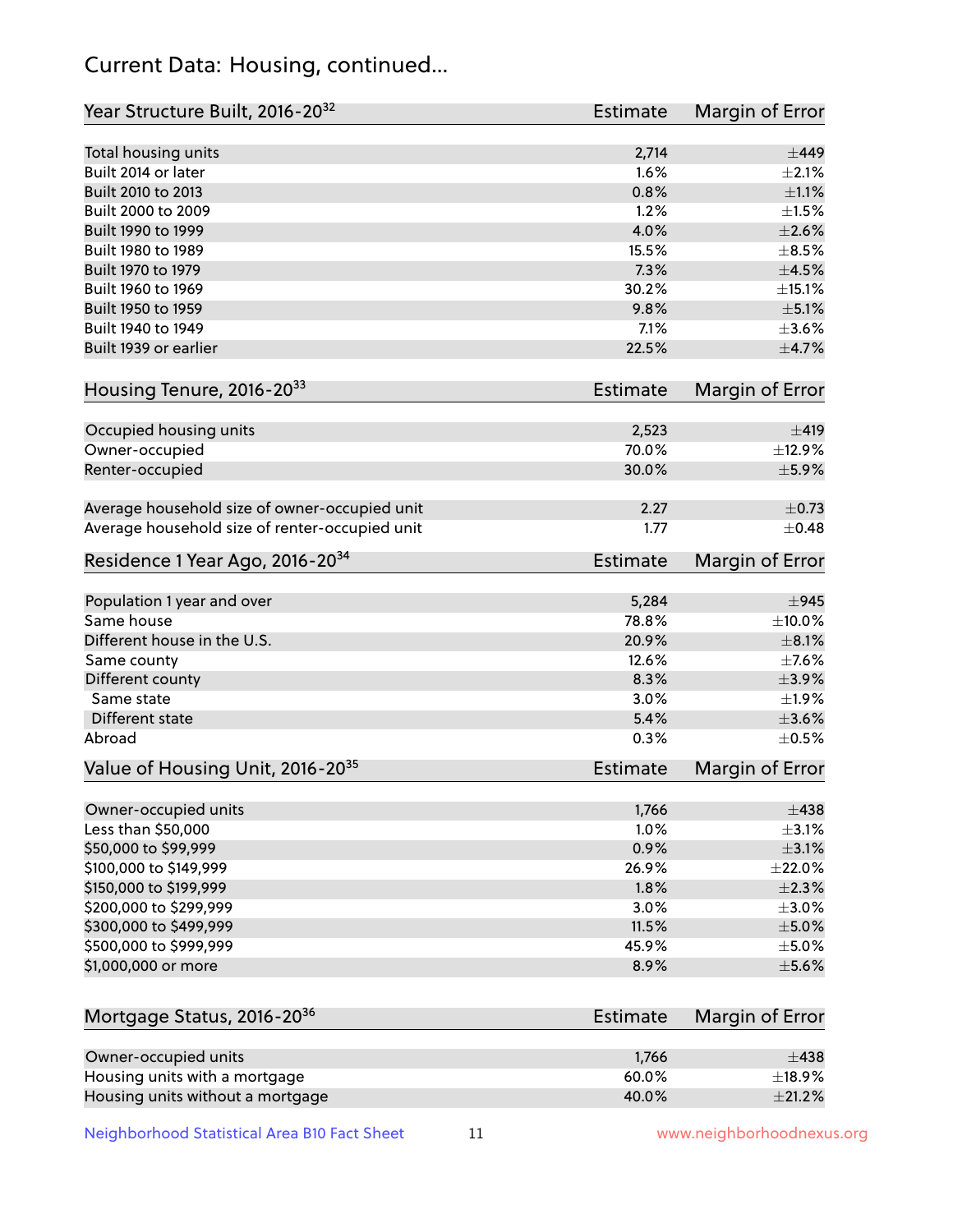## Current Data: Housing, continued...

| Selected Monthly Owner Costs, 2016-20 <sup>37</sup> | <b>Estimate</b> | Margin of Error |
|-----------------------------------------------------|-----------------|-----------------|
|                                                     |                 |                 |
| Housing units with a mortgage                       | 1,060           | $\pm 205$       |
| Less than \$300                                     | 1.4%            | $\pm 3.0\%$     |
| \$300 to \$499                                      | 0.0%            | ±2.4%           |
| \$500 to \$999                                      | $1.6\%$         | $\pm$ 5.2%      |
| \$1,000 to \$1,499                                  | 11.9%           | $\pm$ 6.5%      |
| \$1,500 to \$1,999                                  | 7.4%            | $\pm$ 6.1%      |
| \$2,000 to \$2,999                                  | 23.7%           | $\pm$ 9.5%      |
| \$3,000 or more                                     | 54.0%           | ±14.3%          |
|                                                     |                 |                 |
| Median (dollars)                                    | \$3,121         | $\pm 171$       |
|                                                     |                 |                 |
| Housing units without a mortgage                    | 706             | ±414            |
| Less than \$150                                     | 0.0%            | $\pm$ 3.6%      |
| \$150 to \$249                                      | $0.0\%$         | $\pm 3.6\%$     |
| \$250 to \$349                                      | 0.0%            | $\pm 3.6\%$     |
| \$350 to \$499                                      | 2.0%            | $\pm$ 4.0%      |
| \$500 to \$699                                      | 3.3%            | $\pm$ 5.9%      |
| \$700 or more                                       | 94.7%           | $\pm 23.6\%$    |
|                                                     |                 |                 |
| Median (dollars)                                    | \$776           | ±12             |

| Selected Monthly Owner Costs as a Percentage of | Estimate | Margin of Error |
|-------------------------------------------------|----------|-----------------|
| Household Income, 2016-20 <sup>38</sup>         |          |                 |
|                                                 |          |                 |
| Housing units with a mortgage <sup>39</sup>     | 1,060    | $\pm 252$       |
| Less than 20.0 percent                          | 64.9%    | $\pm$ 11.3%     |
| 20.0 to 24.9 percent                            | 8.8%     | $\pm$ 5.7%      |
| 25.0 to 29.9 percent                            | 4.0%     | $\pm$ 3.4%      |
| 30.0 to 34.9 percent                            | 8.8%     | $\pm$ 7.5%      |
| 35.0 percent or more                            | 13.5%    | $\pm$ 8.7%      |
|                                                 |          |                 |
| Housing units without a mortgage <sup>40</sup>  | 706      | $\pm 426$       |
| Less than 10.0 percent                          | 15.4%    | $\pm$ 0.7%      |
| 10.0 to 14.9 percent                            | 5.5%     | $\pm$ 6.3%      |
| 15.0 to 19.9 percent                            | 11.2%    | $\pm$ 5.2%      |
| 20.0 to 24.9 percent                            | 56.0%    | $\pm$ 45.9%     |
| 25.0 to 29.9 percent                            | $0.0\%$  | $\pm 2.5\%$     |
| 30.0 to 34.9 percent                            | $0.0\%$  | $\pm 2.5\%$     |
| 35.0 percent or more                            | 11.9%    | $\pm$ 10.7%     |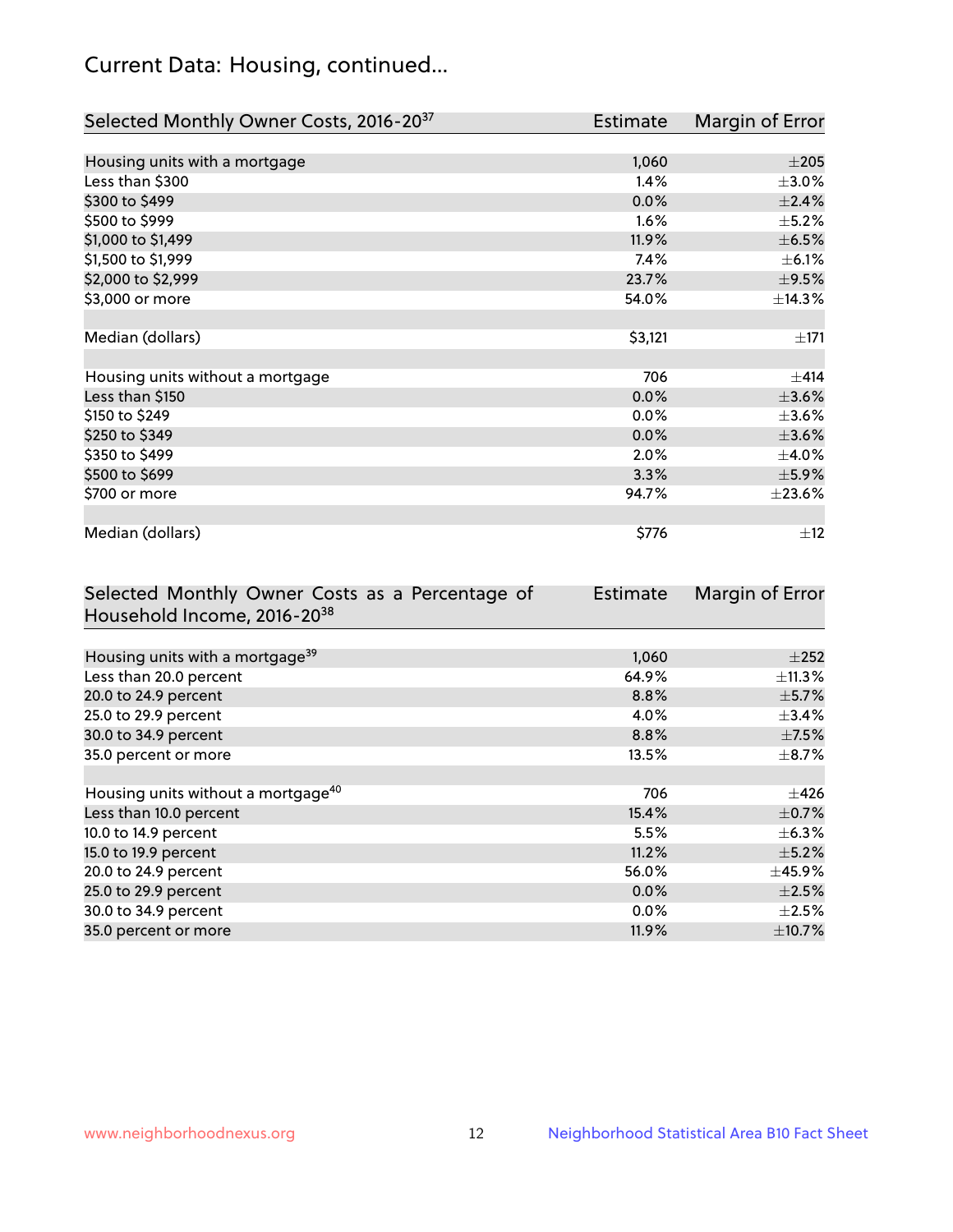## Current Data: Housing, continued...

| Gross Rent, 2016-20 <sup>41</sup>               | <b>Estimate</b> | Margin of Error |
|-------------------------------------------------|-----------------|-----------------|
|                                                 |                 |                 |
| Occupied units paying rent                      | 740             | $\pm$ 192       |
| Less than \$200                                 | 0.0%            | $\pm$ 4.2%      |
| \$200 to \$499                                  | 0.0%            | $\pm$ 5.9%      |
| \$500 to \$749                                  | 0.0%            | $\pm$ 5.4%      |
| \$750 to \$999                                  | 16.3%           | $\pm$ 17.5%     |
| \$1,000 to \$1,499                              | 55.5%           | ±17.7%          |
| \$1,500 to \$1,999                              | 14.4%           | $\pm$ 8.5%      |
| \$2,000 or more                                 | 13.8%           | ±10.4%          |
| Median (dollars)                                | \$1,180         | $\pm$ 44        |
|                                                 |                 |                 |
| No rent paid                                    | 16              | $\pm$ 30        |
|                                                 |                 |                 |
| Gross Rent as a Percentage of Household Income, | <b>Estimate</b> | Margin of Error |
| $2016 - 20^{42}$                                |                 |                 |
|                                                 |                 |                 |
| Occupied units paying rent <sup>43</sup>        | 695             | ±224            |
| Less than 15.0 percent                          | 13.4%           | $\pm$ 7.7%      |
| 15.0 to 19.9 percent                            | 14.3%           | $\pm$ 9.8%      |
| 20.0 to 24.9 percent                            | 18.7%           | ±14.0%          |
| 25.0 to 29.9 percent                            | 0.0%            | $\pm 2.6\%$     |
| 30.0 to 34.9 percent                            | 6.1%            | $\pm$ 6.6%      |
| 35.0 percent or more                            | 47.5%           | ±17.8%          |

# Current Data: Transportation

| Commuting to Work, 2016-20 <sup>44</sup>  | <b>Estimate</b> | <b>Margin of Error</b> |
|-------------------------------------------|-----------------|------------------------|
|                                           |                 |                        |
| Workers 16 years and over                 | 3,286           | $\pm$ 547              |
| Car, truck, or van - drove alone          | 65.1%           | $\pm 2.0\%$            |
| Car, truck, or van - carpooled            | 1.7%            | $\pm 1.1\%$            |
| Public transportation (excluding taxicab) | 5.3%            | $\pm 2.9\%$            |
| Walked                                    | 12.4%           | ±12.2%                 |
| Other means                               | 3.0%            | $\pm 2.8\%$            |
| Worked at home                            | 12.5%           | $\pm$ 7.4%             |
|                                           |                 |                        |
| Mean travel time to work (minutes)        | 22.4            | $\pm$ 6.1              |

| Access to a Vehicle, 2016-20 <sup>45</sup> | Estimate | Margin of Error |
|--------------------------------------------|----------|-----------------|
|                                            |          |                 |
| Occupied housing units                     | 2,523    | ±419            |
| No vehicles available                      | 6.1%     | $+4.6%$         |
| 1 vehicle available                        | 51.7%    | ±16.3%          |
| 2 vehicles available                       | 33.3%    | $+5.1%$         |
| 3 or more vehicles available               | $9.0\%$  | $+4.0%$         |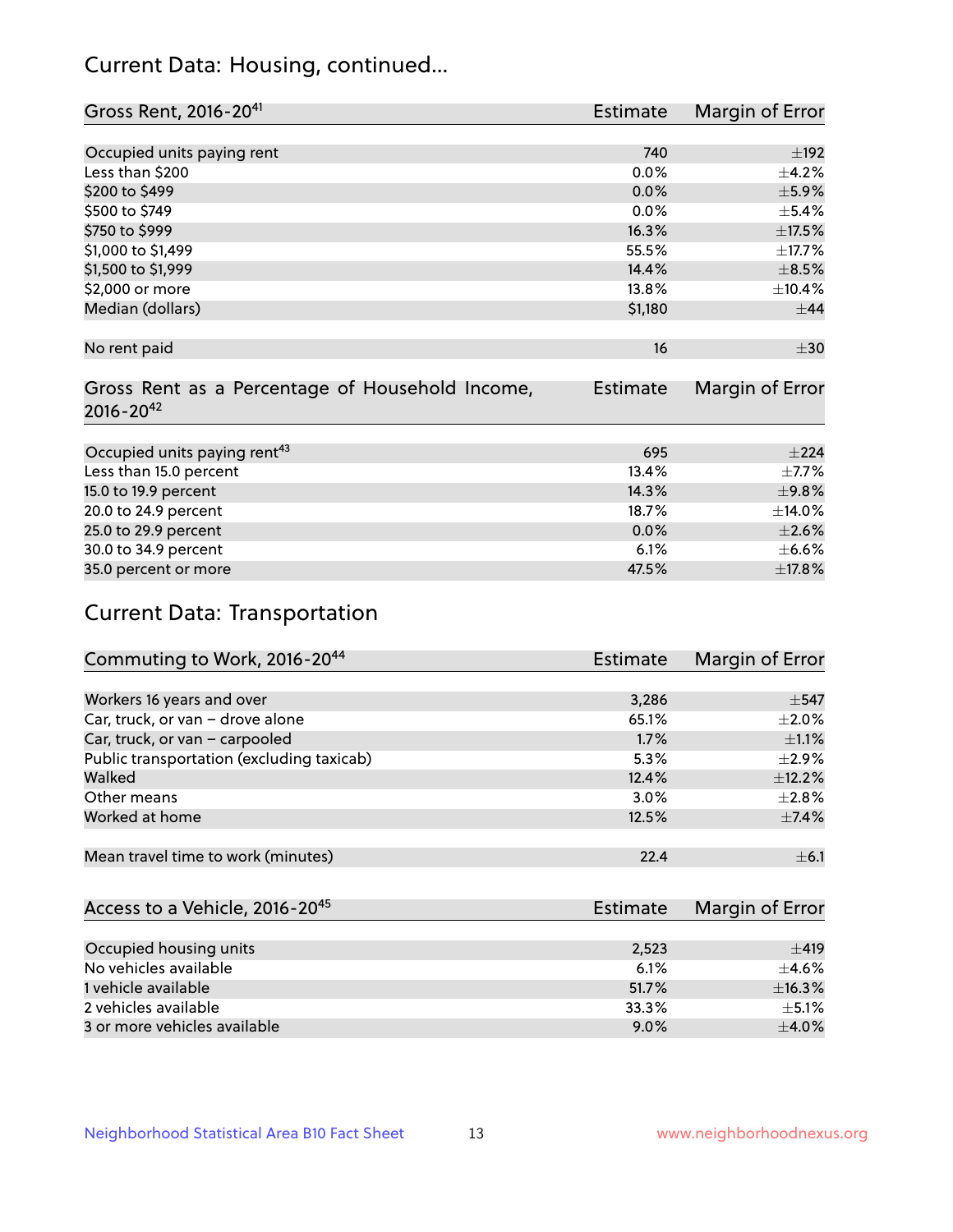## Current Data: Health

| Health Insurance coverage, 2016-2046                    | <b>Estimate</b> | Margin of Error |
|---------------------------------------------------------|-----------------|-----------------|
|                                                         |                 |                 |
| Civilian Noninstitutionalized Population                | 5,337           | $\pm$ 952       |
| With health insurance coverage                          | 90.5%           | $\pm 21.1\%$    |
| With private health insurance coverage                  | 85.3%           | $\pm 20.2\%$    |
| With public health coverage                             | 11.9%           | $\pm$ 3.5%      |
| No health insurance coverage                            | 9.5%            | $\pm$ 7.0%      |
| Civilian Noninstitutionalized Population Under 19 years | 1,271           | ±1,271          |
| No health insurance coverage                            | 17.1%           | ±24.8%          |
|                                                         |                 |                 |
| Civilian Noninstitutionalized Population 19 to 64 years | 3,452           | $\pm$ 571       |
| In labor force:                                         | 3,125           | $\pm$ 556       |
| Employed:                                               | 3,090           | $\pm$ 557       |
| With health insurance coverage                          | 95.3%           | $\pm$ 4.0%      |
| With private health insurance coverage                  | 94.3%           | $\pm$ 5.1%      |
| With public coverage                                    | 1.1%            | $\pm$ 1.3%      |
| No health insurance coverage                            | 4.7%            | ±3.8%           |
|                                                         |                 |                 |
| Unemployed:                                             | 35              | $\pm$ 557       |
| With health insurance coverage                          | 71.7%           | ±68.8%          |
| With private health insurance coverage                  | 71.7%           | ±68.8%          |
| With public coverage                                    | 0.0%            | ±51.1%          |
| No health insurance coverage                            | 28.3%           | ±69.4%          |
|                                                         |                 |                 |
| Not in labor force:                                     | 327             | $\pm$ 172       |
| With health insurance coverage                          | 58.4%           | ±13.7%          |
| With private health insurance coverage                  | 49.8%           | $\pm$ 17.6%     |
| With public coverage                                    | 8.6%            | ±12.8%          |
| No health insurance coverage                            | 41.6%           | ±30.1%          |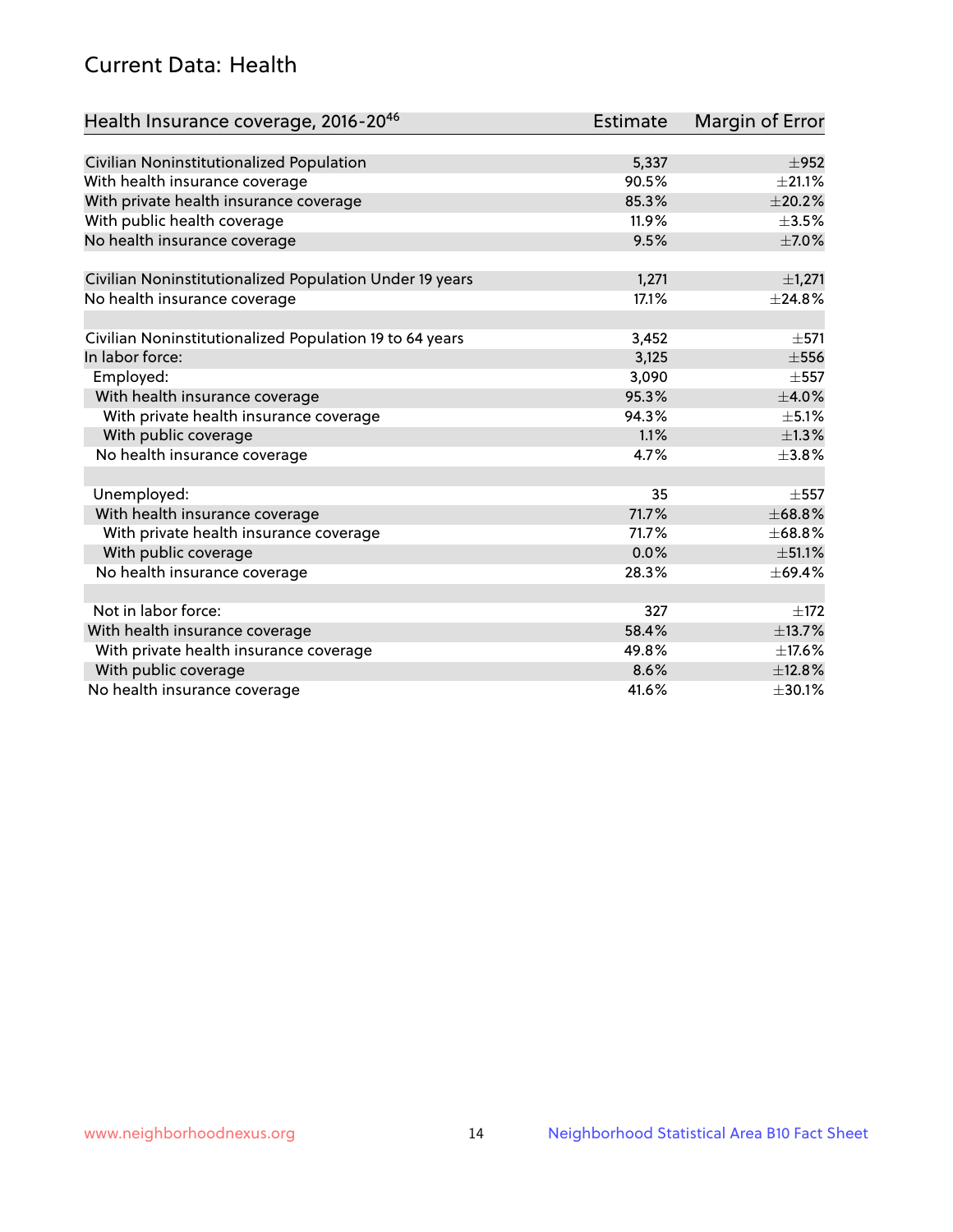#### Notes:

- 1. Source: U.S. Census Bureau, Decennial Census 2000, SF1 tables P8, P12; American Community Survey, tables B01001, B03002
- 2. This category includes Pacific Islanders, Native Americans and Alaska Natives, people who identify as some other race, and those who identify as bi/multi racial.
- 3. Source: U.S. Census Bureau, Decennial Census 2000, SF1 tables P15, P16, P18, P19; American Community Survey, tables B11001, B11005, B11003
- 4. Source: U.S. Census Bureau, Decennial Census 2000, SF3 table P37; American Community Survey, table B15002
- 5. Source: U.S. Census Bureau, Longitudinal Employer-Household Dynamics Residential Area Characteristics, Table JT01 (Primary Jobs); Workplace Area Characteristics, Table JT00 (All Jobs)
- 6. Source: U.S. Census Bureau, Decennial Census 2000, SF3 tables P52, P87; American Community Survey, tables B19001, B17001
- 7. Source: U.S. Census Bureau, Decennial Census 2000, SF1 tables H3, H4; American Community Survey, tables B25002, B25009
- 8. Source: U.S. Census Bureau, Decennial Census 2000, SF3 table H44; American Community Survey, tables B25044
- 9. Source: Atlanta Police Department, COBRA; U.S. Census Bureau, American Community Survey, table B01001
- 10. Source: U.S. Census Bureau, American Community Survey, table B01001
- 11. Source: U.S. Census Bureau, American Community Survey, table B03002
- 12. Source: U.S. Census Bureau, American Community Survey, table B05002
- 13. Source: U.S. Census Bureau, American Community Survey, table B05003
- 14. Source: U.S. Census Bureau, American Community Survey, tables B19001, B19025, B19051, B19061, B19055, B19065, B19059, B19069, B19056, B19066, B19057, B19067, B22001, B19101, B19127
- 15. Source: U.S. Census Bureau, American Community Survey, tables B19201, B19214, B20017, B19313
- 16. Source: U.S. Census Bureau, American Community Survey, table B17010
- 17. Source: U.S. Census Bureau, American Community Survey, tables B17001, B17006, B17021, B17007. Table totals may be lower than the total population, as they are based on the population for whom poverty status is determined.
- 18. Source: U.S. Census Bureau, American Community Survey, B17001H, B17001B, B17001D, B17001I. Table totals may be lower than the total population, as they are based on the population for whom poverty status is determined.
- 19. Source: U.S. Census Bureau, American Community Survey, tables B23001, B23008
- 20. Source: U.S. Census Bureau, American Community Survey, table C24030
- 21. Source: U.S. Census Bureau, American Community Survey, table C24010
- 22. Source: U.S. Census Bureau, American Community Survey, table B24080
- 23. Source: U.S. Census Bureau, Longitudinal Employer-Household Dynamics Origin-Destination Data, Tables JT00 Main and JT00 Aux
- 24. Source: U.S. Census Bureau, Longitudinal Employer-Household Dynamics Origin-Destination Data, Tables JT00 Main and JT00 Aux
- 25. Source: U.S. Census Bureau, Longitudinal Employer-Household Dynamics Origin-Destination Data, Tables JT00 Main and JT00 Aux
- 26. Source: U.S. Census Bureau, Longitudinal Employer-Household Dynamics Origin-Destination Data, Tables JT00 Main and JT00 Aux
- 27. Source: U.S. Census Bureau, American Community Survey, table B14001
- 28. Source: U.S. Census Bureau, American Community Survey, table B15002
- 29. Source: U.S. Census Bureau, American Community Survey, tables B11001, B11003, B11007, B11005, B09019
- 30. Source: U.S. Census Bureau, American Community Survey, tables B25002, B25003, B25004
- 31. Source: U.S. Census Bureau, American Community Survey, table B25024
- 32. Source: U.S. Census Bureau, American Community Survey, table B25034
- 33. Source: U.S. Census Bureau, American Community Survey, tables B25009, B25008, B25003
- 34. Source: U.S. Census Bureau, American Community Survey, table B07003
- 35. Source: U.S. Census Bureau, American Community Survey, table B25075. This value is self-reported and may differ from home values as determined by the County Tax Assessor.
- 36. Source: U.S. Census Bureau, American Community Survey, table B25081
- 37. Source: U.S. Census Bureau, American Community Survey, table B25087
- 38. Source: U.S. Census Bureau, American Community Survey, table B25091
- 39. Excludes units where Selected Monthly Owner Costs as a Percentage of Income cannot be computed.
- 40. Excludes units where Selected Monthly Owner Costs as a Percentage of Income cannot be computed.
- 41. Source: U.S. Census Bureau, American Community Survey, table B25063
- 42. Source: U.S. Census Bureau, American Community Survey, table B25070
- 43. Excludes units where Gross Rent as a Percentage of Income cannot be computed.
- 44. Source: U.S. Census Bureau, American Community Survey, tables B08101, B08013
- 45. Source: U.S. Census Bureau, American Community Survey, table B25044
- 46. Source: U.S. Census Bureau, American Community Survey, tables B18135, B27011

The dagger (†) symbol denotes values that cannot be computed.